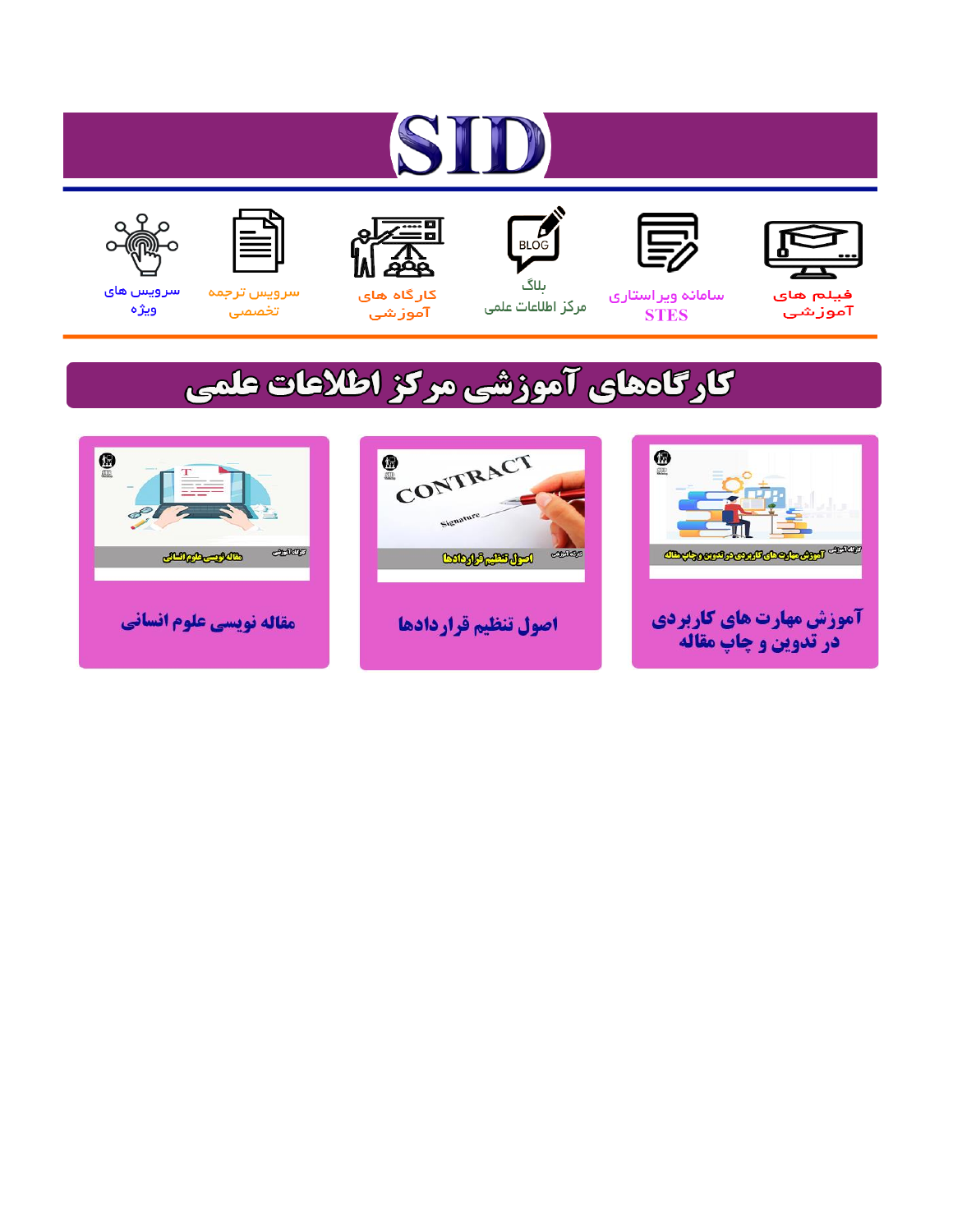ترادف در زبان عربي

حميدر ضا عبدالمحمدي`

محمد شریفی <sup>۲</sup>

حكىدە

در انواع روابط معنایی بین الفاظ،ترادف یکی از مباحث لغوی وبه مثابه ی پدیده ای تلقی می شود که همواره محل مناقشه بوده است.الفاظ مترادف از جمله الفاظي هستند كه حجم زيادى از لغت نامه هاى قديم وجديد عربى وغیر عربی را به خود اختصاص داده اند.زبان عربی نیز از جمله زبانهایی است که به دلیل وجود الفاظ مترادف از دیگر زبانها متمایز وبرجسته گشته تا جایی که وجود این الفاظ مشخصه ای برای این زبان شده واز آن جدا نمي شود.بدون شک شناخت اين الفاظ واثبات وجود ترادف ميان آنهاويا بيان تفاوتهاي موجود بين آنها باعث فهم بهتر ودقیق تر متون وکتب قدیم در همه زبانها بویژه زبان عربی می شود.مواضع پژوهشگران ولغت شناسان عرب پیرامون این پدیده وحقیقت وجود یا عدم آن مختلف می باشد گروهی آن را پذیرفته اند وگروهی در مقام انکار آن برآمده اند واین همان چیزی است که این پدیده را شایسته تحقیق وبررسی نموده است.

كلييد واژه ها: ترادف ،زبان عربي ،يذيرش ترادف ،انكار ترادف

تاريخ دريافت مقاله: ١٣٩١/٥/١٢ تاريخ پذيرش مقاله: ١٣٩١/٨/١٧

۱– عضو هیات علمی رشته زبان وادبیات عرب دانشکده تحصیلات تکمیلی دانشگاه آزاد واحد کرمانشاه hamidreza.abdolmohammadi@yahoo.com ۲– کارشناس ارشدزبان وادبیات عرب دانشگاه آزاد واحد کرمانشاه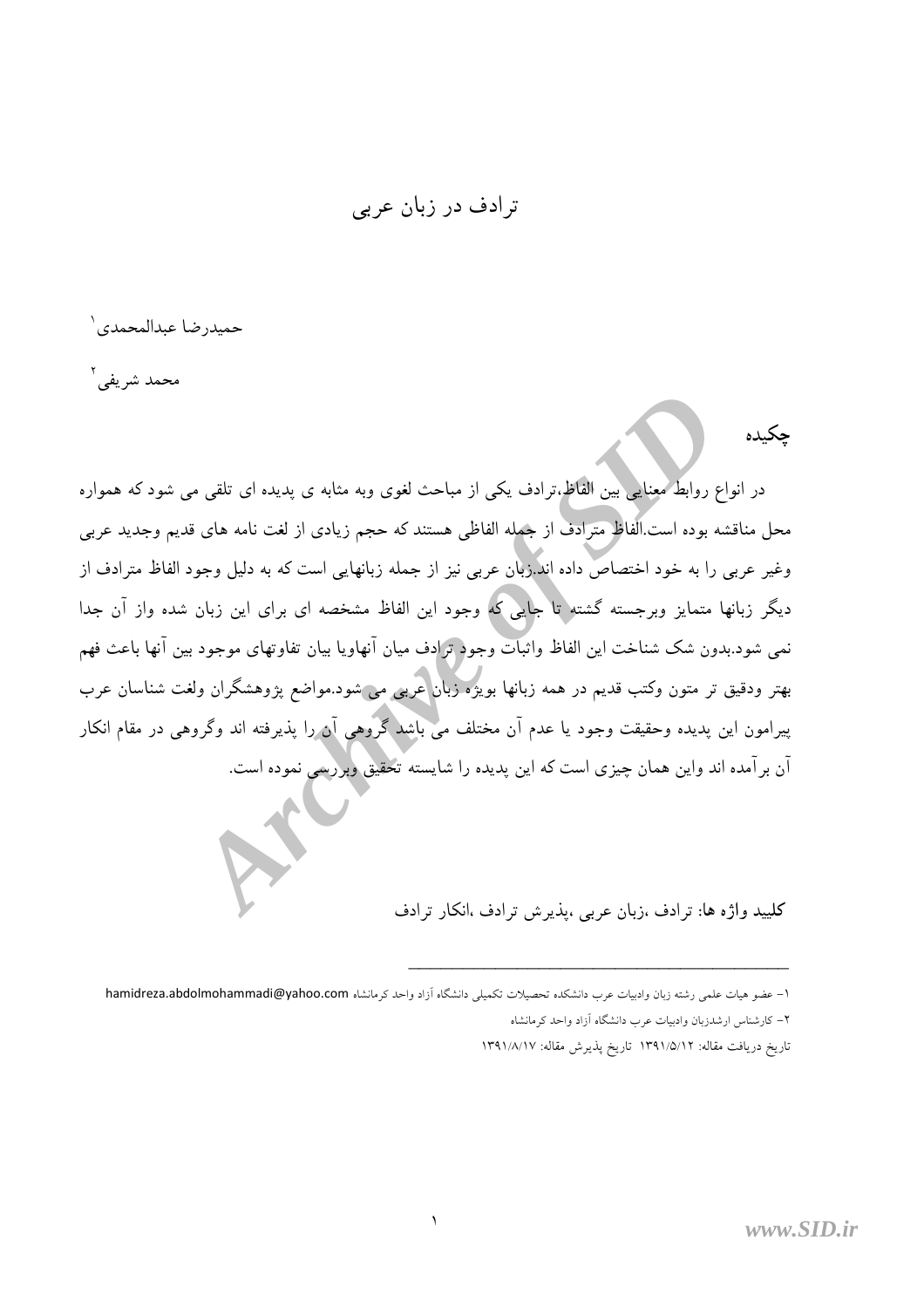ترادف يكي از انواع مباحث فقه اللغة به شمار آمده ودر كتب لغت مورد توجه لغت شناسان قرار گرفته است. این موضوع هم چنین به مثابه ی یکی از انواع روابط معنایی بین الفاظ از موضوعات چالش برانگیز زبان شناسی واز جمله زبان عربی است؛زیرا برخی لغت شناسان به چنین رابطه ای اعتقاد ندارند والفاظ مترادف را ذیل فروغ لغت توجیه می کنند ودر مقابل، بسیاری در پی اثبات ترادف در زبان عربی برآمده ودلایل وشواهدی ارائه کرده اند .اين مقاله تلاش مي كند كه با بررسي آرا ونظريات مخالفان وموافقان ودلايل آنها به يک نظريه كلي در اين مورد دست يابد وبه سؤالات زير ياسخ دهد:

> ۱– ریشه این همه اختلاف نظرها درباره ی ترادف در چیست؟ ۲– آیا می توان به یک نظریه اجتهادی درباره ی این موضوع رسید؟ ۳- آیا ترادف را در زبان عربی می توان پذیرفت؟

امید است که این مقاله مقدمه ای برای بررسیهای بیشتر زبان شناسی در موضوعات مختلف ادبیات عرب باشد.

۱-پیشینه ترادف

ترادف يكي از موضوعات مورد بحث در فقــــــه اللغة (زبان شناسي) وعلم الـــــدلالة (معنا شناسي) به شمار می رود. ترادف واژگان از دیر باز مورد توجه دانشمندان اسلامی بوده است. صحابه وتابعان زمانی که می خواستند الفاظ غریب قرآن را تفسیر کنند،آنها را با الفاظ مترادف تفسیر می کردند،اگر چه نام ترادف بر آن الفاظ اطلاق نمی کردند.با این وجود گفته اند:نخستین کسی که به پدیده ترادف اشاره کرد،سیبویه(ت ۱۸۰هــ ق)بود که در کتاب خود یکی از اقسام کلام عرب را اختلاف اللفظین و المعنی واحد برشمرد وبرای آن ذهب و انطلق را مثال آورد (سیبویه،۱۴۰۸. ۱۴/۱) اولین کسی که در این زمینه کتاب مستقلی نوشت ، اصمعی (ت ٢١۶هـ ق) است كه به آن ما اختلف الفاظه واتفقت معانيه عنوان داده است.(المنجد؛١۴٢٨: ۶) از اوايل قرن سوم شماری از دانشمندان اسلامی کتابهای مستقلی در خصوص اسمهای متعدد برخی از اشیاء نظیر خمر، خیل، سیف ومانند آنها تالیف کردند. آورده اند:نخستین کسی که به عنوان مترادف کتاب نوشت. ابوالحسن رمّانی (ت ٣٨۴هـ ق)بود و كتابش الالفاظ المترادفة والمتقاربة المعنى نام داشت (همان،١۴٢٨: ٢٠)دانشمندان اسلامي همگی در سه قرن اول به وجود ترادف در زبان عربی وقرآن باور داشتند وکسی ترادف را انکار نمی کرد (همان:۱۴۲۸: ۳۶) تا اینکه کسانی پیدا شدند بر دیگران فخر فروختند که برای یک شیء دهها وبلکه صدها اسم می دانند . این فخر فروشی دیگران را برانگیخت تا بر آنان خرده بگیرند وبگویند: آن شیء بیش از یک اسم ندارد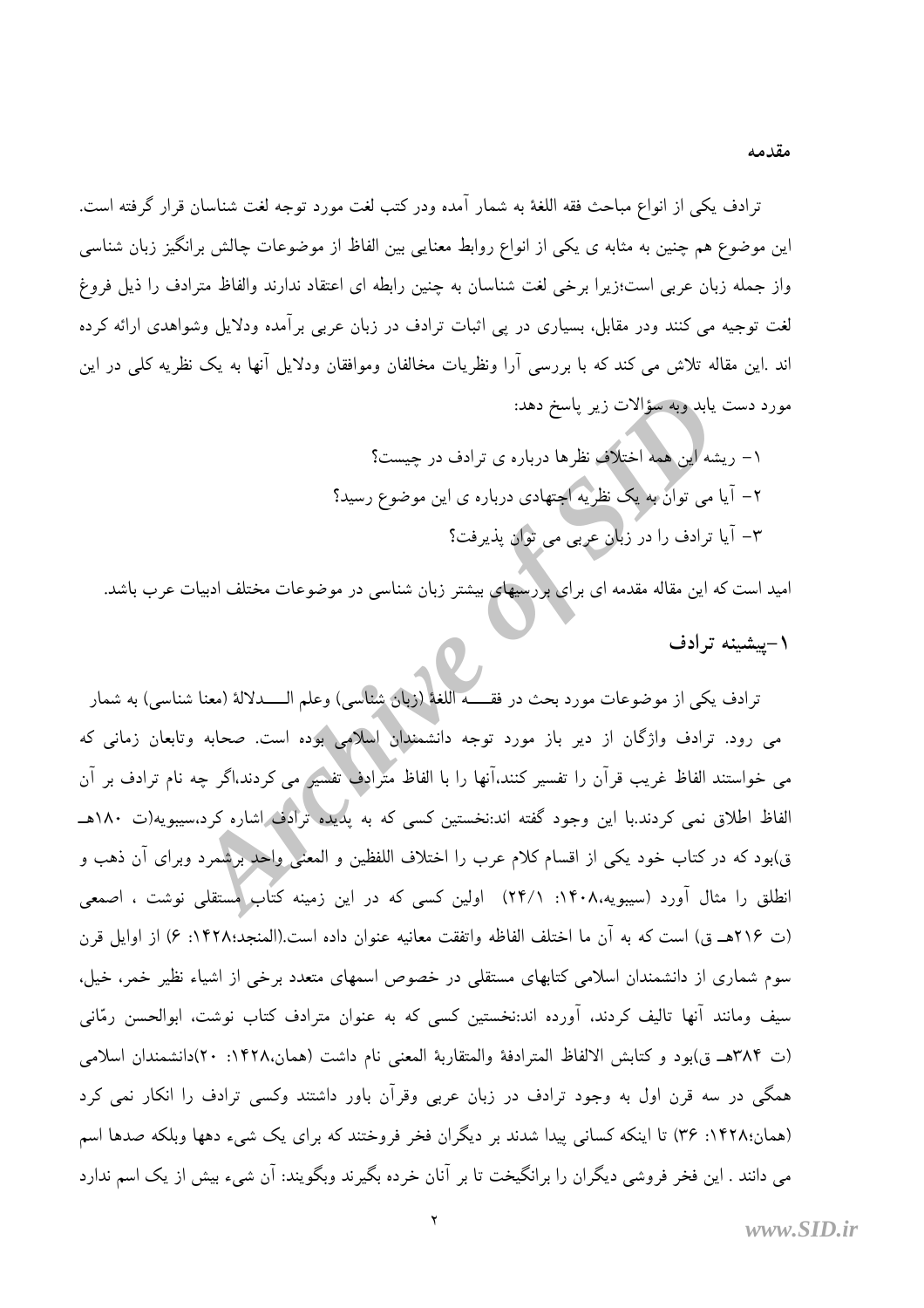وبقيه صفات آن شيء به شمار مي روند.(ابن فارس؛١۴١٨: ٢٢–٢١)اين تفاخر ، جدالي را ميان دانشمندان اسلامی برانگیخت وگروهی را به انکار ترادف واداشت نقل است اولین کسی که ترادف را انکار کرد ابن الأعرابی (ت ٣٢٠هـق) بود (المنجد:١۴٢٨: ٣٧–٣٧) سيس ابوالعباس ثعلب (ت ٢٩١ هـق)،ابوبكر أنباري (ت۳۲۸هـق)،ابن درستويه(ت ۳۴۷هـ ق)، ابن فارس(۳۹۵هـ ق) وابوهلال عسكري(ت ۳۹۵هـ ق) از او پيروي كردند. راغب اصفهاني(ت ٥٠٢هـ ق) و زمخشري (ت ٥٣٨هـق) در ميان قدما والمنجد وبنت الشاطيء ومصطفوي در میان معاصرین از دیگر منکران ترادف بشمار می روند. (همان:۱۴۲۸: ۵۴–۳۸) به هر حال ، آنان که ترادف را منکرند، به معانی وضعی واژگان استناد می کنند و آنان که به وجود ترادف باور دارند ،به معنای استعمالی واژگان در مورد يا مواردي خاص توجه مي كنند.

از دیدگاه نگارندگان نمی توان همه موارد اختلاف میان معتقدان به ترادف ومنکران آن را لفظی تلقی کرد؛چون در بسیاری از موارد، معتقدان به ترادف واژگانی را مترادف می شمارند ؛ اما منکران ترادف با تذوّق وتکلّف فرقهایی را یادگرده، هم معنایی آنها را انکار می کنند.

۲– معانی ترادف

الف– معنای لغوی ترادف:

ترادف از ماده (ردف) می باشد؛الردف به معنای تابع وییرو است ونیز به معنای پشت ودنباله آمده است.هنگامیکه چیزی به دنبال ویشت سر چیز دیگری بیاید به آن ترادف گویند(ابن منظور:۱۹۸۸: ۱۸۲۵–۱۸۹)

ب- معانی اصطلاحی ترادف

١– تعريف متقدمين

شاید بتوان گفت سیبویه اولین کسی است که به پدیده ترادف در کلام اشاره کرد . وی ترادف را چنین تعریف می کند:ترادف یعنی اینکه دو لفظ مختلف ولی معنا یکی باشد مثل ذَهَبَ وإنطلَقَ. (سیلویه:۱۴۰۸: ۴/۱) عیسی الرُّماني مي گويد: ترادف مقيد ومحدود شدن الفاظ مفرد برمعناي واحد مي باشد به اعتبار واحد.مثل الحنطة والبروالقمح (الرُّماني؛١۴١٣: ١٠-٩)

۲-تعریف ترادف در قرون اخیر

تعریف ترادف از نظر استاد علی جارم:ترادف به معنای دقیق کلمه عبارتست ازآوردن چند لفظ در معنای واحد. بطوریکه هرکدام از این دو لفظ دارای معنای وضعی مستقل از هم باشند پس بنابراین یک شیء با صفتش مترادف نیستند، وحقیقت ومجاز پاکنایه مترادف نیستند، واما کسانی که بر کتابهای لغت آگاهی دارند ونیز آنچه را که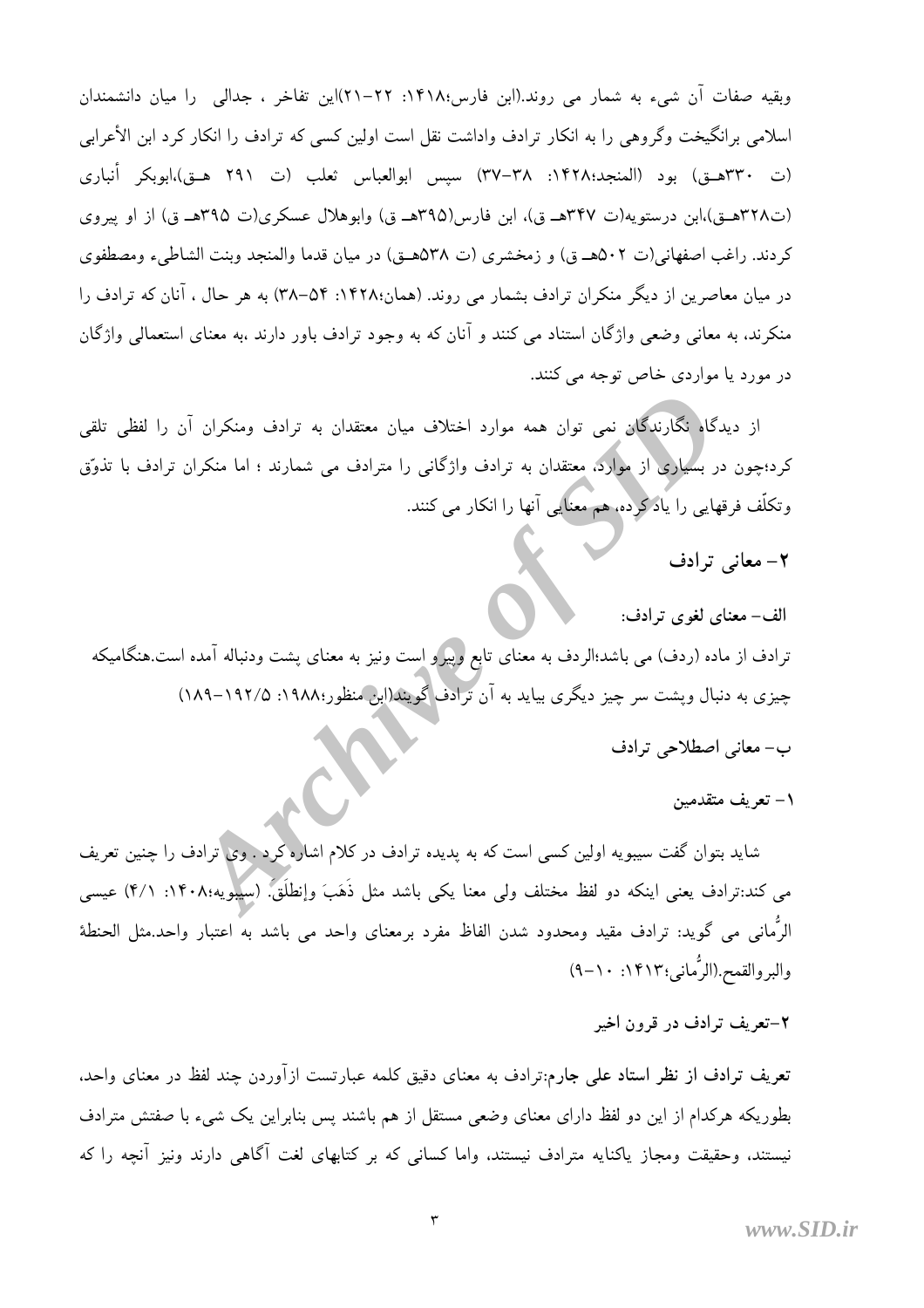علمای لغت مترادف شمرده اند را بررسی کرده اند در این زمینه تسامح وتساهل زیادی را می بینند زیرا در نظر این علما تشابه در معنا برای مترادف بودن دو لفظ کافیست وبه صفت وحقیقت ومجاز وکنایه توجهی ندارند(جارم؛۱۹۳۴:مجلد ۳۰۳/۳۲۹/۱)

ترادف تام وشرايط آن ازنظرابراهيم انيس:

ترادف تام یعنی اینکه دو کلمه از لحاظ معنایی کاملا شبیه هم باشند به گونه ای که بتوانند در تمامی شرایط جايگزين يکديگر گردند وبر هم منطبق باشند.

شرايط ترادف تام:

١ – اتحاد كامل معنوى بين دو كلمه(حداقل در ذهن بيشتر افراد يک محيط): ابراهيم أنيس مى گويد: زبان شناسان جدید به فهم عادی در بین مردم متوسط جامعه کفایت می کنند وهر گاه دلیلی مطمئن برایمان یافت شد که یک عرب فی الواقع ازکلمه «جلس» چیزی را می فهمد که از کلمه «قعد» استنباط نمی کند، می توانیم بگوییم میان آنها ترادف وجود نداردً (أنیس؛۲۰۰۳؛ ۱۵۴)

۲ – اتحاد در محیط زبانی: ابراهیم أنیس در این مورد معتقد است: یعنی دوکلمه به یک لهجه مربوط باشد یا مجموعه هماهنگی از لهجه ها محسوب شوند بنابراین وجوبا نباید در لهجه های متضاد عربی بحثی از ترادف مطرح نمود، چون ترادف به معنای دقیق کلمه آن است که برای یک شخص واحد آن هم در یک محیط واحد مطرح باشد. طرفداران افراطی ترادف متوجه این شرط نشده اند ،بلکه تمامی لهجه ها را دارای وحدت دانسته وتمامی شبه جزیره عرب را محیط واحدی می دانند.اما چنین نیست بلکه زبان ادبی نیز دارای محیط واحد بوده وهر لهجه یا مجموعه ای از لهجه ها هم محیط واحد دارند.(همان:۱۵۵)

۳–اتحاد در زمان:معاصران به الفاظ ترادف از این دیدگاه می نگرند که در زمان خاصی باشد، واز آن به «زبان شناسی هم زمانی» تعبیر می کنند،ودیگر دیدگاه تاریخی است که کلمات مستعمل در زبانهای مختلف را بررسی می کندوسیس مترادفات دربین آنها را انتخاب می کند که به آن «زبان شناسی در زمان» یا «تاریخی» می گویند.(همان:۱۵۵) بنابراین وی با کسانی که به تمام دوران زبان به یک نظر می نگرند ،موافق نیست وی معتقد است گذشت زمان تفاوتهایی میان واژگان ایجاد می کند ، چنانکه به فراموشی این تفاوتها نیز منجر می شود.نوع اول مثل کرسی وعرش که در قرآن کریم به عنوان مترادف بکار رفته اند ولی اکنون معنای آنها متفاوت است ونوع دوم مثل المهند،المشرفيِّ واليماني در هر يک از اين واژه ها معنايي ملاحظه مي شود که با ديگري متفاوت است.اما به مرور زمان هر سه واژه به معنای شمشیر خوب بکار رفته اند.(همان:۱۵۶)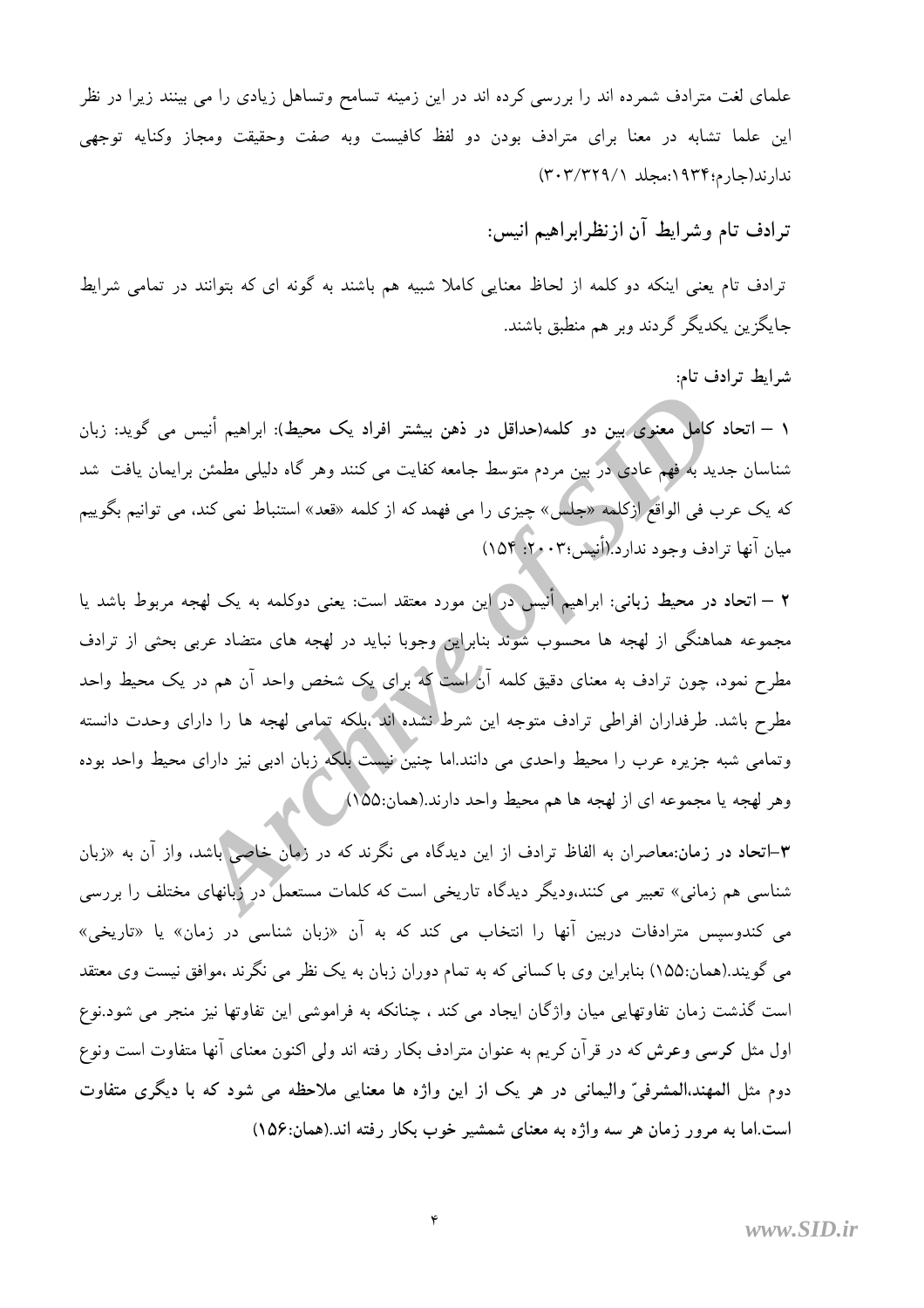۴ – یکی از دو لفظ مترادف نتیجه تطور صوتی لفظ دیگر نباشد،مثلا دو واژه «الجثل والجفل» که به معنای مورچه می باشند را با هم مقایسه می کنیم ، می بینیم که ممکن است یکی از این دو کلمه اصل و دیگری تطور یافته آن باشد . اگر کلمه اول اصل باشد و الجفل را بکار ببریم، خواهیم دید که این کلمه در محیطی که به اصوات ضعیف دو کلمه تکیه می کردند، بوجود آمده وهمچنین اگر معتقد باشیم دومی اصل است ، استدلال خواهیم کرد که در یک محیط بدوی که به کثرت وضوح الفاظ در گوش تمایل داشتند بوجود آمده، پس**الجفل والجثل** در حقیقت یک کلمه بیشتر نیستند وروشن است طرفداران ترادف در این نوع از کلمات چقدر غلو مے کے دہ اند.(أُنيس؛۲۰۰۳: ۱۵۶)

نتیجه اینکه ابراهیم انیس تحت شرایط خاص که بیان شد به وقوع ترادف در زبان عربی وقرآن اعتقاد دارد ووقتی می توان ادعا کردکه بین دو لفظ ترادف وجود دارد که حداقل سه مورد از موارد فوق برآنها تطبیق کند.

۳ – فواید ترادف

طرفداران ترادف چه قدما وچه معاصرین برای آن فواید زیادی را برمی شمارند که سرایندگان شعرونثر وکسانی که به هر نحوی با ادبیات عرب سروکار دارند را برای بیان مرادومفهوم با اسلوبی زیبا یاری می کند، از جمله این فوايد:

<mark>\ — تاكيد ومبالغ</mark>ه:گاهي تاكيد با الفاظي مانند كل، اجمع، كلا وكلتا است كه آنرا تاكيد معنوي مي نامند وگاهي تاكيد با آمدن الفاظ مترادف در پس هم است كه آنرا تاكيد لفظي مي خوانند نظير:(ضَيِّقاً حرجاً) (انعام:١٢٥) غرابيب ُ سُودٌ (فاطر:٢٧) که سُود(سیاه) بیانگر سیاهی مندرج در غرابیب (کلاغهای سیاه ) است. (السیوطی:٢٠٨٨: ٢٥٨/١  $(509$ 

**۲** — تنوع تعبیر:گاهی جهت پرهیز از تکرار از ترادف سود جسته می شود.رحمت ونعماء در این آیات از آن جمله است ولئن أذَقنا الإنسانَ منَّا رحمةً ثُمَّ نَزَعناها منهُ إنَّهُ لَبُؤسٌ كَفُورٌ (هود: ٩) ولَئن أذقناه نعماءَ بعدَ ضراءَ مَسَّتهُ لَيَقولَنَّ ذَهَبَ السَّيئاتُ عنِّي إنَّهُ لَفَرَحٌ فَخُورٌ ۚ ( هود ١٠٠). از طرفي ديگر زبان عربي زبان تنوع وگوناگوني است،وعرب تکرار را زشت می شمارد ، ودر ترادف دوری از تکرار لفظ بر حسب اقتضای حال مخاطب وجود دار د.(المنجد:۱۴۲۸ هـــ.۹)

۳–رعایت آهنگ :آوردن مترادفات گاهی به جهت رعایت آهنگ کلام است (سجع ، قافیه و فاصله )؛ نظیر (سُبُلاً فجاجاً )(نوح :٢٠) ،و(عَبَسَ وبَسَرَ) ( مدثر :٢٢ ) در این دو مورد ملاحظه می شود که آیات قبل وبعد آن هم به همان حروفي خاتمه پافته اند که اين آيات خاتمه بيدا کرده اند .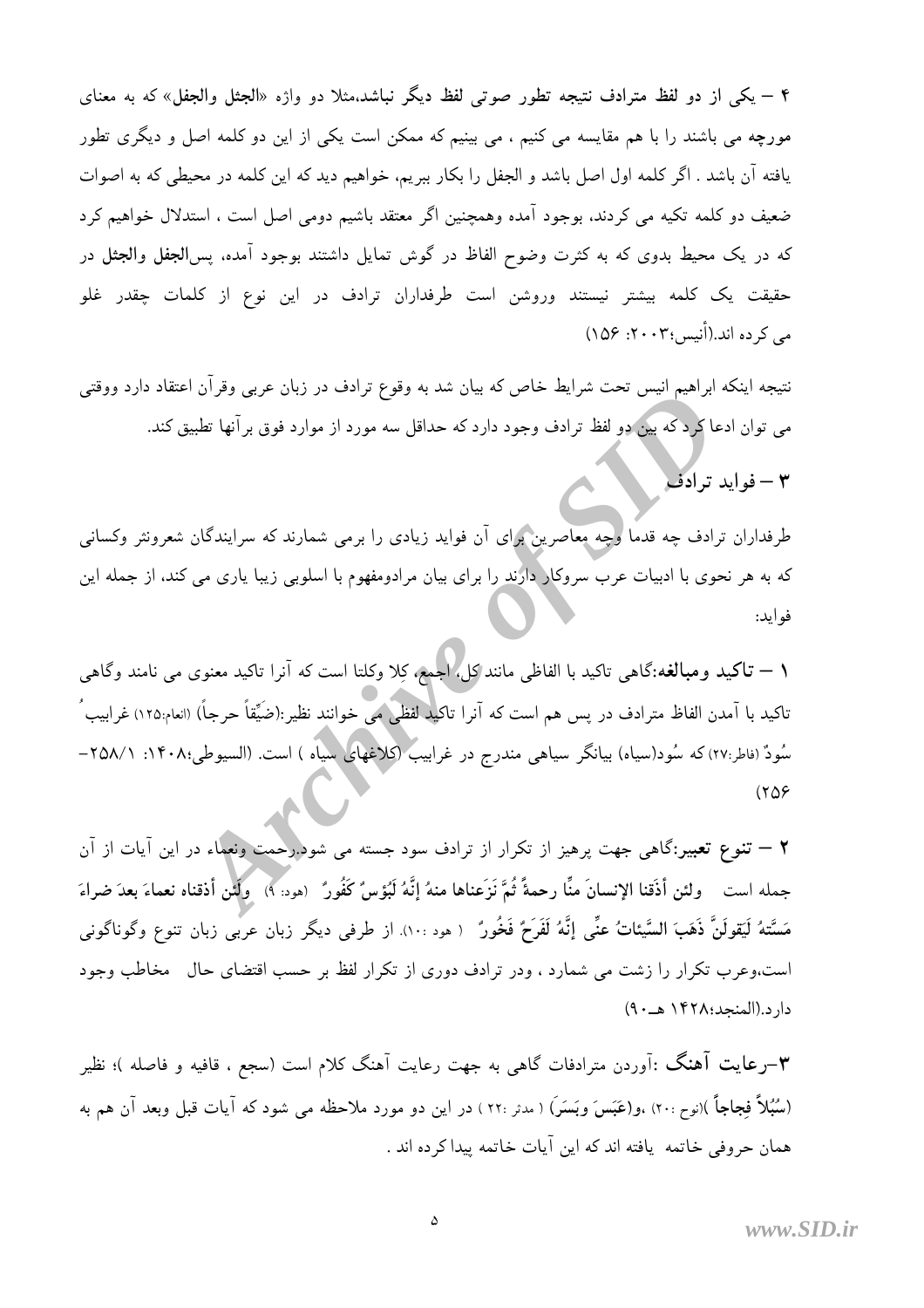۴– تفسیر : گاهی واقعیت واحدی با دو تعبیر گزارش می شود واین نشان می دهد ، مراد از آن دو تعبیر یکی است وبه اصطلاح میان آن دو تعبیر ترادف برقرار است ؛ منتها یکی از آن دو تعبیر ً مجمل ودیگری مبیّن است وبه عبارتی دیگر یکی دیگر را تفسیر می کند . برای نمونه فرزندی که به حضرت مریم القا شده ، یکبار به ولد تعبیر گردیده ( آل عمران :۴۷) وبار دیگر به غلام، (مریم :۲۰)ولد هم شامل پسرمی شود و هم دختر ، اما غلام تنها بر پسر اطلاق می شود . با کنار هم نهادن این دو آیه دانسته می شود که مراد از ولد در آیه ی نخست پسر است (المنجد ؛  $(9. : \triangle)$ 

۵– از دیگرفواید ترادف این است که عرب زبان بوسیله آن ازبیان کلمات غریب به الفاظ سبک و فصیح تر عدول می کند یا در الفاظی که به هنگام ترکیب، ودر حالات مفرد ومثنی وجمع، یا در دو حالت وصل و وقف تلفظ آنها سنگین می باشد به مترادف آنها پناه می برد مثل : المدیهٔ والسکین ، النأی والبعد زیرا النأی سنگین است ونیز مصدر، به همین خاطر در قرآن مصدری به غیر از البعد بکار نرفته است ، وهمچنین الرجع مصدریست سبکتر وأسانتر از الحَور ، ويُحورُ سبكتر است از يرجعُ ، ودر بعضي الفاظ در حالت مثنى سنگيني وجود دارد واحتياج است که به تثنیه ی مترادف آن عدول شود(همان: ۹۰).

۴–اسباب بوجود آمدن الفاظ مترادف از نظر لغت شناسان قديم و معاصر

علمای قدیم ومعاصر علل زیادی را برای یدیده ترادف در زبان عربی ذکر کرده اند واین علل ازسوی یک زبان شناس نسبت به دیگری مختلف است که ذیلاً به مهمترین این علل اشاره می شود .

۴–۱. گویشهای مختلف:یکی از عوامل ،تعدد نامهایی است که در گویشهای مختلف عربی از یک چیز وجود داشته است، به عبارت دیگر ،هر گویشی نامی را برای یک چیز اطلاق می کرد ، که در نتیجه ی برخورد این گویشها با یکدیگر وپیدایش زبان عربی مشترک تحت شرایط دینی ، اقتصادی وسیاسی شماری از این واژگان مختلف (که در تمام گویشها بر یک مسّمی اطلاق می شد)جذب زبان مشترک شده است (عبدالتواب ١٣۶٧: ٢٥٨). هنگامی که از اختلاف لهجه ها صحبت می کنیم ،بسیاری از أصواتی که ادای آنها در بین قبایل عرب وبخصوص قريش وتميم با هم تفاوت دارد را به خاطر مي آوريم مثل: الثاء والفاء در لِثام ولِفام ` ، الظاء والضاء در فاضت نفسه وفاظت<sup>٬</sup>، السين والصاد در السَمخ والصَمخ<sup>٬</sup>،القاف والكاف در قشطت وكشطت <sup>۴</sup>

علمای علم اصول اعتقاد دارند که اسمهای مترادف یا بوسیله یک واضع ، وضع شده اند یا دو واضع:

- <sup>۳</sup> سوراخ گوش
- <sup>۴</sup> -کند -جدا کر د ، بر داشت

<sup>`–</sup>نقاب وروبند

<sup>&</sup>lt;sup>۲</sup> –روحش از تن خارج شد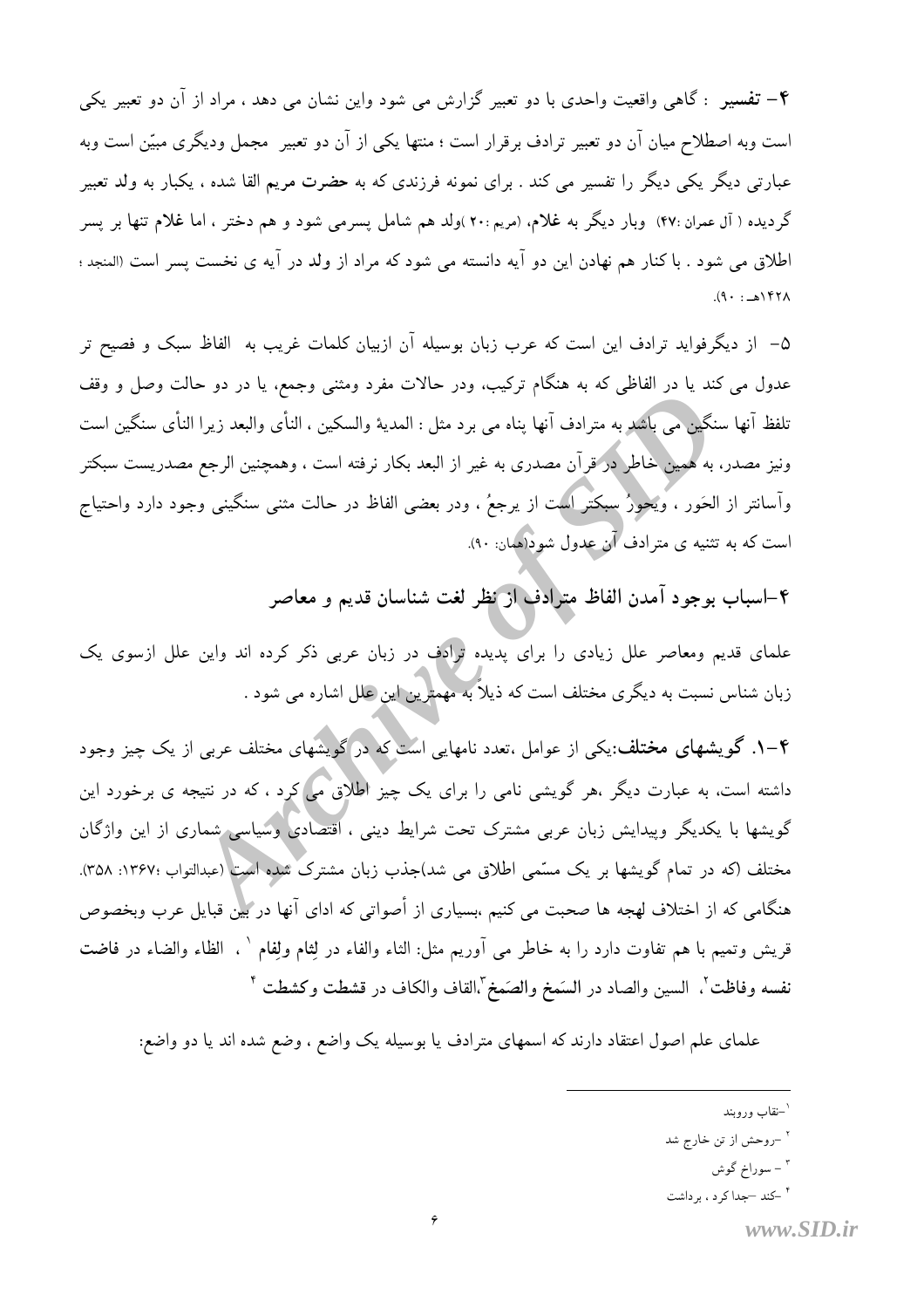اول: اسمهایی که بوسیله یک واضع وضع شده اند: تعداد اسمهایی که از یک واضع می باشند اندک است ودو علت دارند:

الف-ساده نمودن وهموار كردن فصاحت : چه بسا كه وزن وقافيه يك بيت با اسمى ممكن نباشد اما با وضع اسم دیگری این امر حاصل شود وهمچنین سجع ومقلوب وجناس وسایر صنایع بدیعی با بعضی اسمهای دیگر بدست آىند

ب– امکان رساندن مقصود با یکی از دو عبارت به هنگام فراموش نمودن دیگری

دوم: اسمهایی که بوسیله دو واضع وضع شده اند:این علت بیشترین نقش را در وضع کلمات ترادف دارد وبدینگونه است که یک قبیله برای چیزی اسم خاصی را بر می گزینند سپس قبیله ی دیگر برای آن چیز اسم دیگری را انتخاب می کنند در نتیجه هر دو لفظ شهرت پیدا می کنند (رازی؛ ۲۰۱۱: ۱۸۹/۱)

از دیدگاه نگارندگان چنین بنظر می رسد که :این علت بارزترین سبب ایجاد کلمات ترادف در زبان عرب باشد ، لهجه قریش که قرآن کریم نیز به این لهجه نازل شد بسیاری از لغات قبایل دیگر را اخذ کرد ، بگونه ای که این لغات بیگانه جزئی از ثروت لغوی این قبیله شد.

۴–۲. کلمات دخیل وتعریب: دوری قریش از بلاد عجم از تمامی جهات مانع نفوذ بعضی از الفاظ فارسی ورومی وغیره درآن نشده است و تاکید می کنیم که توانایی زبان دربکارگیری وتمثیل الفاظ وکلام اجنبی مزیتی است برای آن آنگاه که بر اساس وزن واحکام زبان باشد . ورود الفاظ بیگانه در زبان امری اجتناب ناپذیر است واین امر در زبان فارسی و عربی بخاطر مشترکات لفظی فراوالی نمولاً بیشتری دارد. استعمال این الفاظ در زبان عربی باعث بوجود آمدن مترادفات فراوانی شده است چون برای این کلمات در زبان عربی طبیعتاً الفاظ دیگری وجود داشته است . ابراهیم انیس می گوید:به عاریت گرفتن کلمات ، توسط قبایل از لهجه ای ویا از زبانی به سبب جنگ ، هجرت ویا داد وستد با قبایل دیگر صورت گرفته است. در به عاریت گرفتن نسبت شیوع دو کلمه با هم مساوی نیستند ، بلکه به کلمه عاریت گرفته شده با دید وسیعتری در استعمال نگریسته می شود ، چون اخذ کلمه ای از ملتبی یا به لحاظ برتری اجتماعی وسیاسی آنان بوده ، ویا به دلیل اینکه آن کلمات خوش آهنگ تر بو دند .(أنيس ٢٠٠٣: ١٥٧)

۴–۳. صفت: یکی دیگر از عوامل کثرت ورشد واژه های مترادف این است که یک چیز در اصل یک نام ولی چندین صفت داشته که با توجه به ویژگیهای مختلف آن چیز بر آن اطلاق شده، ولی بعدها این اوصاف را به عنوان اسم آن شيء تلقى كرده اند وجنبه وصفى آنها يا فراموش گرديده يا اينكه ، از جانب سخنگويان بدان زبان ، عملاً به فراموشی سپرده شده است . در پرتو این عامل ، می توان نامهای مختلفی را که در زبان عربی بر شمشیر اطلاق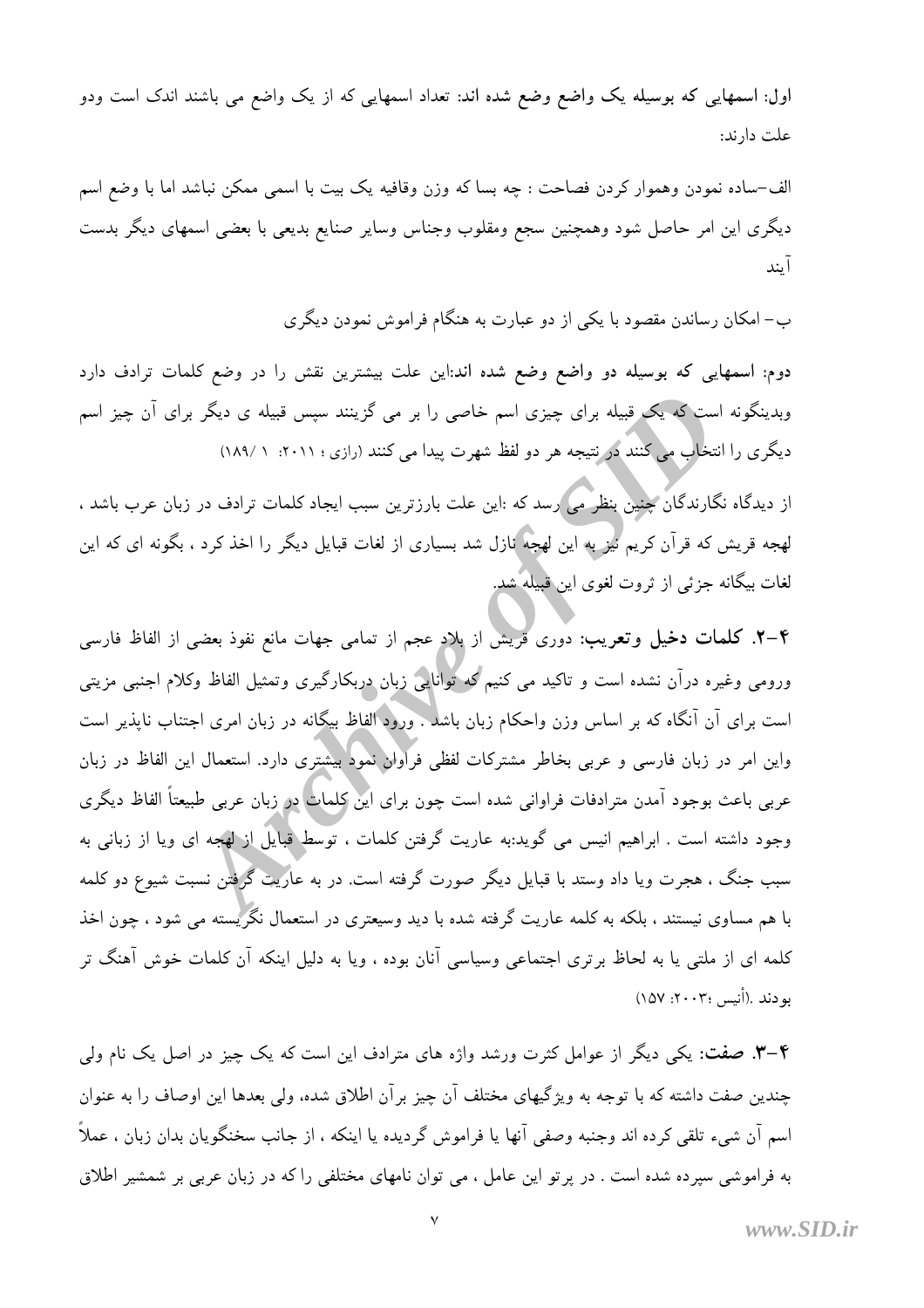کرده اند ، مورد بررسی قرارداد نامهایی چون: صارم ، مُهَنَّد، باتِر،قاضِب ، صقیل،و… که در اصل هر یک صفتی برای شمشیر بوده اند .

۴–۴. معاجم لغوی: الف: جمع کنندگان فرهنگ لغت، لغات را از قبائل زیادی گرفته اند ، هر قبیله برای معانی خاص تعبیرات خاص را بکار برده است

ب:جمع کنندگان لغت اسمهای زیادی را برای یک معنای واحد جمع کرده اند بدون توجه به جنبه تاریخی آنها،مثلاً اسامی ماهها در دوران جاهلیت غیر از آن چیزی است که بعد از اسلام بکار رفته است ونمی توان این اسمها را از الفاظ مترادف بحساب آورد

ج:بعضي ازكلمات درفرهنگ لغات وجود دارند كه در عربي بودن آن شک وجود دارد مثل الإسفنط والخَندَريس که در اصل یونانی می باشد وبرای شراب کهنه بکار می روند (الرّمانی؛ ۱۴۱۳: ۳۰)

بنابراین یکی دیگر از عواملی که باعث ثروت عظیم لغوی زبان عربی وهمچنین کثرت مترادفات شده است كوتاهي نكردن گرد آورندگان معاجم در جمع آوري لغات أعجمي است. آنها اين الفاظ را جزء عناصر زبان ومفردات آن به حساب آورده اند وطبیعتاً این الفاظ موجب به وجود آمدن الفاظ مترادف در زبان عربی شده اند مثل آنچه که در مورد کلمه دستفشارگفته شد. (صبحی صالح؛ ۲۰۰۹: ۲۹۵–۲۹۳)

۴–۵. نسبت: یکی از علل ترادف نسبت است ، زیرا ابتدا یک چیز به شخص یا مکانی یا هر دو نسبت داده می شود سپس نسبت فراموش می شود ، واسم منسوب بصورت عام برای آن شیء استعمال می شود وداخل در مترادفات آن می شود مثل: المشرفی به معنای شمشیری که منسوب به مشارف شام است که یکی از روستاهای عرب است .یا مثل السمهری والرُدینی به معنای نیزه که منسوب هستند به سمهر ورُدینهٔ. ومثل السابری به معنای لباس لطيف وزيبا منسوب است به سابور از بلاد فارس . العبقرّي در اصل منسوب است به العبقر وآن جايبي است کثیر الجن ،سیس به کامل از هرچیز اطلاق شده است .ونیز علمای لغت دو لفظ(الأصبهانیهٔ والصَّرخدی را از مترادفات عسل بشمار آورده اند .( جارم؛ ۱۹۳۴: مجلد ۳۰۲۱-۳۲۹)

۴–۶ . تطور صوتي: گاه يک لفظ ، به سبب تطوري که در يکي از اصوات آن صورت گرفته ، بصورت لفظ دیگری تغییر شکل داده است ودر نتیجه ، زبان شناسان ، آن دو را به عنوان الفاظ مترادف قلمداد کرده اند.تطور صوتي كه شامل ابدال حذف ، تداخل لغات ، قلب، اتباع،تعجيم، مي باشد.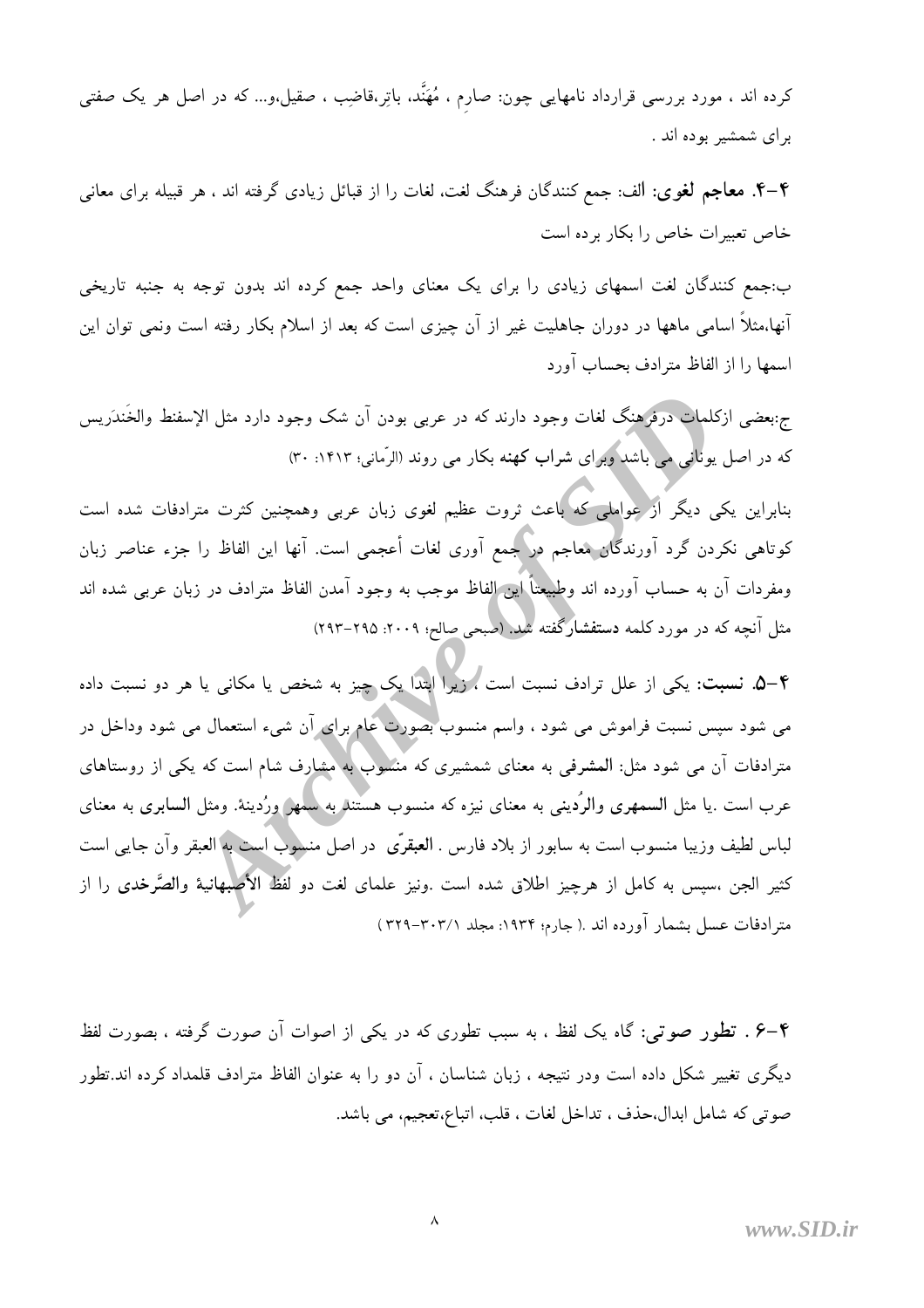١ — ابدال: ابدال يعني آمدن حرفي به جاى حرف ديگر مثل مَدَحه مَدَهَهُ ،فرس رفَلٌ ورفَنٌ`` . ابدال به روابط معنایی واژگانی می پردازد که در آن ضمن حفظ ترتیب ، یکی از صامتهای سه گانه ، به صامت قریب المخرج ديگري تغيير يافته باشد ، مانند نعق ، نهق،جذم، جذا ابدال لغوي گاه با قلب نيز همراه است ، مانند : اتحم، احتم ، ادهم(کیا :۱۳۴۰: ۴) رمانی می گوید : از الفاظ مترادف در نزد لغویان قدیم کلماتی هستند در اصل و ریشه خود متشابه هستند و فقط در یک حروف اختلاف دارند مثل :

هلبت السماء القوم اي : أمطرتهم مطراً متتابعاً، ألبت السماء اي دام مطرها

اما معاصرین در این زمینه نظری جسورانه دارند که در آن می گویند بیشترین صورتهای ابدال در نتیجه تطور صوتی است که به علت اختلاف لهجات وارد زبان عربی شده است .دکتر ابراهیم أنیس می گوید : هنگامیکه به این کلمات نگاه می کنیم چه به عنوان ابدال و چه به عنوان اختلاف لهجات ، لحظه ای شک نخواهیم کرد که آنها نتیجه تطورصوتی هستند ، یعنی یک کلمه که دارای یک معنای واحد می باشد هنگامیکه فرهنگهای لغت دو صورت از آن را روایت می کنند و در هر ً دو صورت اختلافی در تعداد حروف آنها وجود ندارد ، می توانیم اینگونه تفسیر کنیم که یکی از آنها اصل و دیگری فرع آن می باشد یا اینکه دیگری تطور یافته آن است . (صبحى صالح؛ ٢٠٠٩: ٢١٣)

٢– حذف: خليل السكاكيني آنرا از اسباب ترادف قرار داده است و مقصود از حذف در نظر او حذف جزئي از كلمه وسبس استعمال آن مي باشد مثل : عم صباحاً أو مساءً . اصل آن أنعم ، و لم يک اصل آن لم يکن و ياصاح اصل آن یا صاحبی و سل از إسأل، ابن عاشور آنرا تخفیف نامیده است و جزء اختلاف قبائل بحساب آورده است و حِظة به معناى حظوة و عَلَّ به معناى لعل و كي به معناى كيف را مثال زده است . (منجد؛١٤٢٨هـ : ٨٣–٨٢)

۳ – **تداخل لغات**: یعنی اینکه برای یک کلمه در هر قبیله صیغه خاصی وجود دارد که ریشه و ماده ی اصلی آن یکی است و این قبایل آنرا با کاهش یا افزایش حروف و یا تغییر حرکات و حروف بکار <mark>می برند، بگونه ای که به</mark> الفاظ ًمختلفی تبدیل میشوند در حالیکه اصل و ریشه آنها یکی است. و بر یک معنا دلالت می کنند مثل آنچه ابن جنبی در کتاب الخصائص گفته است .او اعتقاد دارد تداخل لغات مثل آن چیزی است که عرب در مورد اسامی أسد ، سيف و خمر و غيره، گفته است ،يعني اينكه صيغه هاي مختلف كه دلالت مي كنند بر لفظ واحد مانند :هي رَغوة اللبن و رُغوته و رُغاوته و رُغايته '

<sup>.&</sup>lt;br>- اسب دراز دم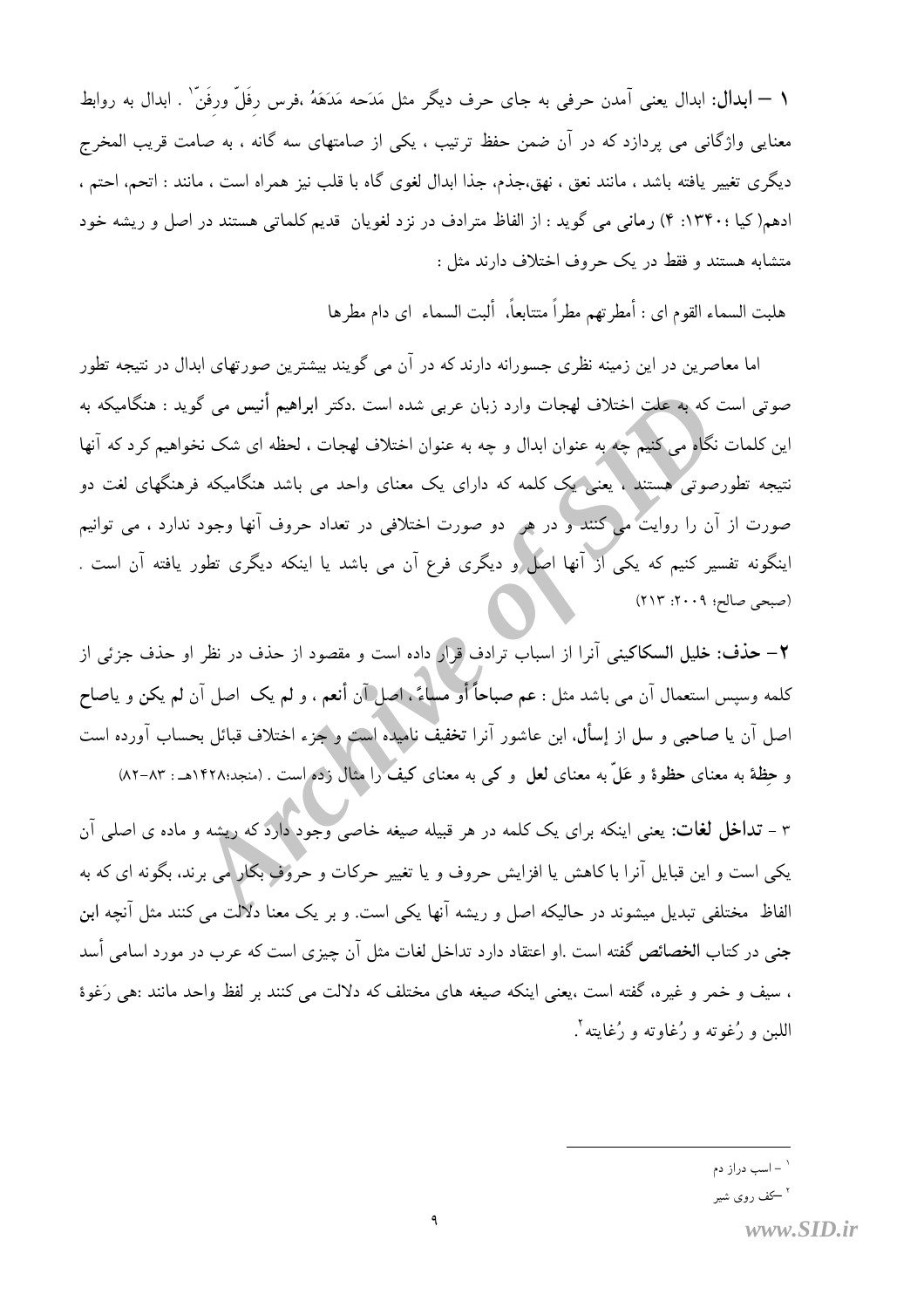۴– قلب : كلماتي هستند كه در اصل و ريشه خود كاملا با هم مطابقت دارند و به ترتيب حروف اختلاف دارند و بر يک معنا دلالت مي کنند ، اين اختلاف در ترتيب حروف را قلب مي نامند .مثل جذب و جبذ ، صاعقه و صاقعه ، السباسب و البسابس .جذب با گذشت زمان به جَبَذَ تبدیل شده است و به هر حال این کلمه ۖ مترادف جذب نیست و فقط كلمه ايست كه از طريق قلب تطور يافته است . (رماني ؛ ١٤١٣: ٣٠).

۵– **اتباع:**عبارت است از آوردن کلمه ای به دنبال کلمه دیگر بر اساس وزن وروی آن به خاطر تاکید و تائید آن . روایت شده است که در مورد اتباع از برخی عرب زبان سؤال شد گفتند : اتباع چیزیست که بوسیله آن سخنان را محکم و استوار می کنیم مثل : ساغبٌ لاغبٌ خَبٌ ضَبٌ، خرابٌ یبابٌ عجم نیز در این مورد با عرب مشارکت دارد .(السیوطی ؛۱۴۳۰؛ (/۳۲۹) و مثل عطشان نطشان ، جائع نائع ، حَسَن ۖ بَسَن ، و… که همگی اتباع نامیده می شوند زیرا کلمه دوم فقط تابعی است برای اولی به عنوان تاکید و دومی به تنهایی بکار برده نمی شود ؛پس به همین جهت اتباع نامیده میشود .(همان: ۳۲۹/۱)

۶– تعجیم: می شود آنراً بهربحث آبدال پیوند داد اما سکاکینی این نام را برای آن برگزیده است. و آنرا به أعاجم كساني كه با عرب در آميختند نسبت داده است ، آنها نتوانستند حروف حلقي يا حروف مُفَخمَّه را خوب ادا كنند. در نتیجه آنها را تعجیم کردند یعنی حروف حلقی را ادا نمی کردند ، تعجیم در مقابل تعریب است ، مثال او برای تعجیم کلمه أعطی می باشد، أعاجم هنگامی که می خواستند آنرا تلفظ کنند عین را ً می انداختند و طاء را رقیق می کردند، و می گفتند آتی عرب آنرا نیکو می شمردند و می پسندیدند، پس اصل آن به فراموشی سپرده شد و به صورت یک لفظ عربی تبدیل می شود گویا که مترادف کلمه أعطی باشد. (المنجد ۱۴۲۸: ۵۲)

۴–۷. تطور دلالی: گاهی تطور زبانی،به جای صورت کلمه ،در معنا وکیفیت دلالت آن، رخ می دهد.در یاره ای از کلمات بخشی از اجزای معانی با یکدیگر مشترک ودر بخشی دیگر متفاوتند . اینها را می توان به دایره های متحد المرکزی مانند کرد که در قسمتی از سطح با یکدیگر مختلفند یا فقط در بخشی از آن اشتراک دارند. سپس ، در طی زمان دراز وپیدایش عواملی که موجب تغییر معانی می شود ، برخی از این دایره ها بر یکدیگر منطبق شده کلمات مترادف به وجود می آیند (أنیس ۲۰۰۳: ۱۵۹–۱۵۸). زیرا ، معانی کلمات هیچ گاه به یک حالت باقی نمی ماند . مهمترین عوامل تطور دلالی عبارتند از : عام شمردن خاص ، خاص شمردن عام ،مجاز، مجاوره ، صفات غالبه ، تصحيف ، تحريف ، وهم وخطا.

۱– عام شمردن خاص: یعنی افاده معنای عام از لفظی که در معنای خاص استعمال می شود استاد علی جارم عام شمردن خاص و خاص شمردن عام را از علل توهم ترادف می داند وبرای آن مثالهایی آورده است از جمله : کلمه ثَری گفته نمی شود مگر زمانیکه بخشندگی خاک مراد باشد، با این وجود گاهی الثری را به معنی مطلق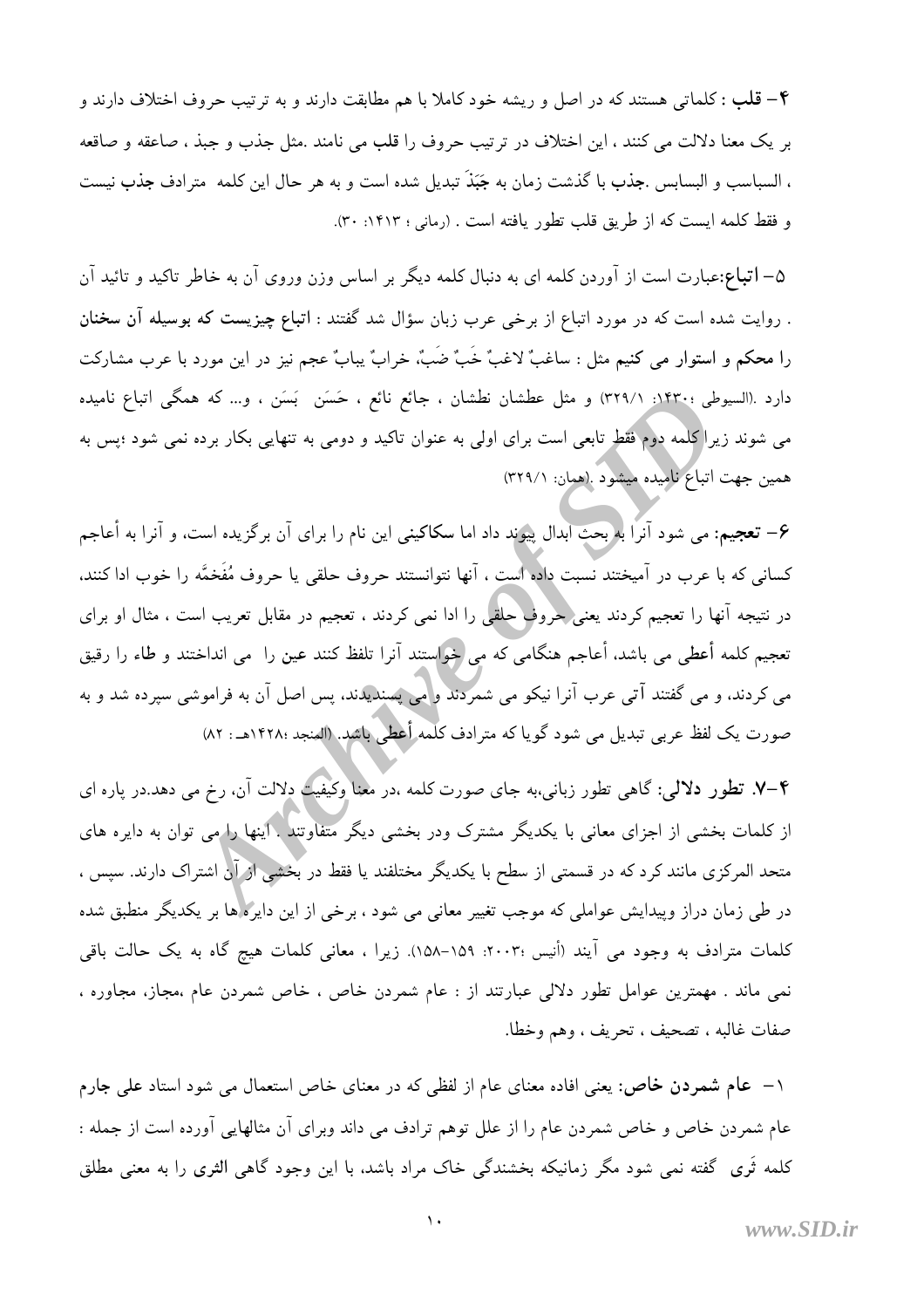خاک بکارمی برند وهیچ قیدی را در آن ملاحظه نمی کنند وآنرا مترادف تراب می دانند . اما استاد مالک الزیادی در كتاب الترادف في اللغة تعميم وتخصيص را از علل حقيقى ترادف مي داند نه وهمي .(منجد؛ ١٤٢٨هـ : ٨۴) سيوطى در كتاب المزهر بابي گشوده است بنام فيما وضع في الأصل خاصاً ثم استعمل عاماً .اصمعي مي گويد: اصل الورد بر آب وارد شدن است سپس به وارد شدن بر هر چیزی الورد گفته شده است . الوغی به معنای در هم شدن صداها در جنگ می باشد اما به مرور زمان به معنای حرب بکار رفته است (السیوطی ؛ ۱۴۲۰: ۳۴۱–۳۴۱).

۲– خاص شمردن عام:یعنی افاده معنای خاص از لفظی که در معنای عام استعمال می شود مثل کلمه: البعیر که به عنوان مترادف جمل بكار مي رود ،در حاليكه در اصل به الجمل والناقة اطلاق مي شود .

الهلاک که در اصل به معنای هر نوع رفتن است. اما در زبان عربی معنایش به نوع خاصی از رفتن محدود شده است وآن مرگ است . يُعني مِترادف كلمه الموت. اين تطور به ترادف بين البعير والجمل ،الموت والهلاک منجر شده است (رمانی :۱۴۱۲: ۳۲)

۳ – مجازهای فراموش شده موجب نوعی ترادف در کلمات محسوب می شوند: کلمات زیادی که مجازاً استعمال می شده اند در اثر گذشت زمان به حقیقت تبدیل شده اند؛ همچنین کلمات بسیاری را می بینیم که به معنای اصلی و حقیقی شان ،همراه همان معانی که مجازاً کسب کرده اند وجود داشته و بکار برده می شوند ، معانی اصلی حقیقی ، همان معانی حسی هستند که از طریق مجاز بطور عادی از آنها منشعب می شوند. مثلاً کلمه رحمهٔ از رحم – موضع تولد فرزندانی که از یک مادر متولد شده اند و موجب دوستی و عاطفه بین آنها می گردد – مشتق شده است ، وشايد رحمهٔ در اصل همان توليد نسل از آرحام ، بوده است وآنگاه از قديم الأيام از طريق مجاز به ارتباط بین آنهایی که از یک شکم متولد شده اند ،اطلاق گردیده است ، ومدتها بر این معنای مجازی گذشت تا اینکه به حقیقت بدل شد و به همین دلیل است که بین آن و کلمه رأفت مترادف بوجود آمد (أنیس ۲۰۰۳۰  $(109:$ 

۴ – مجاوره:یعنی نامگذاری چیزی یا کسی با اسم چیز دیگری بخاطر مجاورت وهمنشینی که بین آن دو بوجود آمده است مثلاً **الحَلَس یا الحِلس به معنای نمد یا عرق** گیر می باشد که بر پشت چهار پایان در زیر زین می اندازند مثل: البَرذَعَة که به همان معناست ، سیس به سواری که از پشت اسبش جدا نمی شود حلس می گویند و گفته اند: بنو فلان أحلاس الخيل (رماني ؛ ١۴١٣: ٣٣)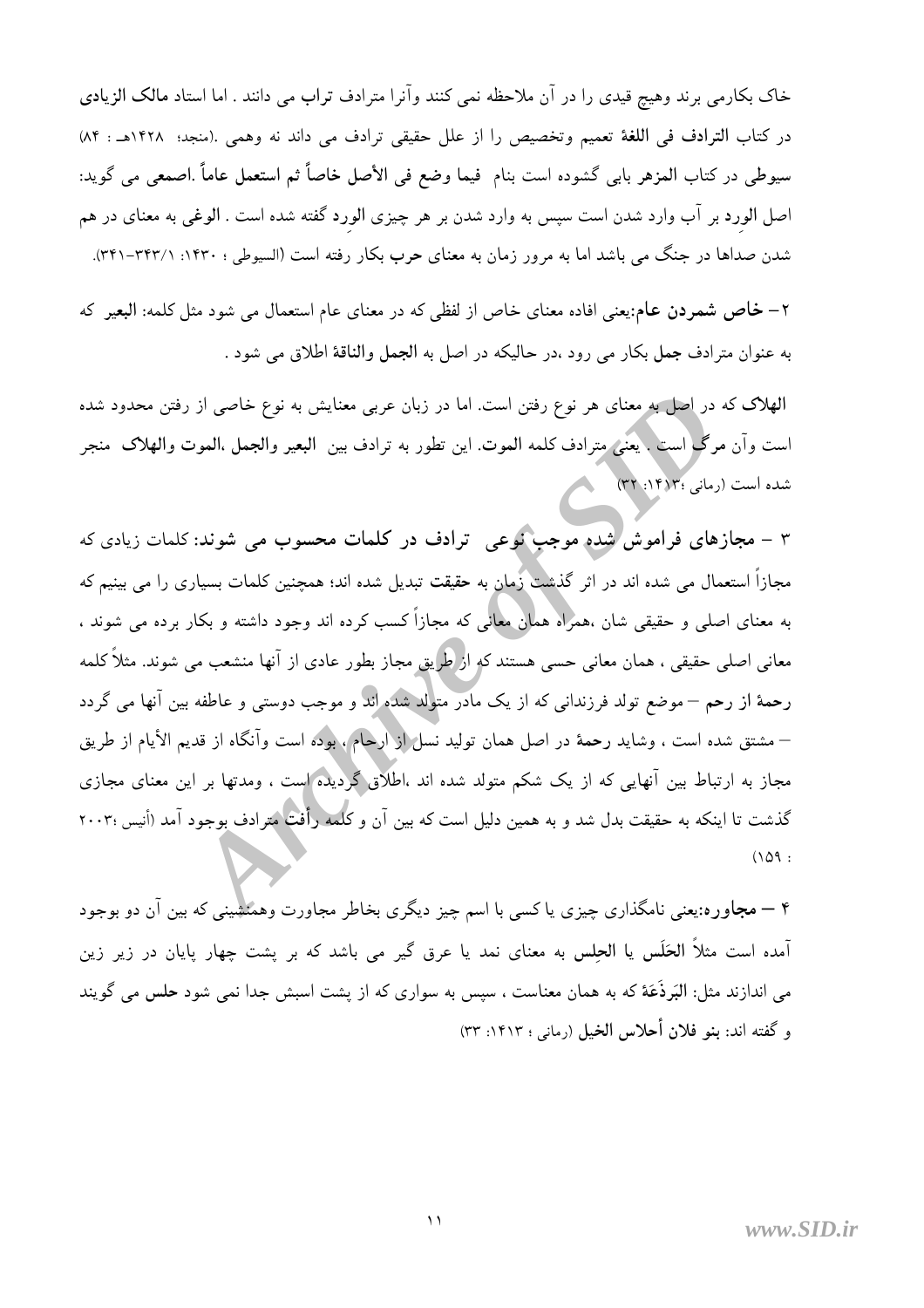۵ –تصحیف:وآن جایگزین حرف مُهمَل` با حرف مُعجَم`وحرف معجم دیگر وبر عکس می باشد مثل: لدغ ولذع ّ ،مزح ومرخ ً، نقب وثقب ؓ،حسّ وجسّ ً … که بعضی از معاصرین آنراازاسباب ترادف قرارداده اند (آمدی ؛ ۱۴۰۲:  $(9V\Delta)$ 

۶- تحريف:وآن عبارتست از تغيير حركات ، سكاكيني آنرا از علل ترادف برشمرده است مثل: الكَره و الكُره " الضَّعف و الضُّعف ، العلاقه و العَلاقه …(همان:١٢٧٥/١)

۴–۸. فخر فروشی ومباهات دانشمندان و علماء به جمع کردن مترادفات:نخستین گروه از دانشمندان و لغت شناسان در قرن دوم وسوم هجری ، شروع به جمع آوری زبان عربی از فصحای عرب کردند ودسته بندی وتقسیم این مواد زبانی را به صور گوناگون آغاز نمودند. عده ای از آنان به این فکر افتادند تا آن دسته از واژه هایی را که هم معنا هستند ، در کتابهای مستقلی جمع آوری کنند . برخی از این دانشمندان ، در جمع آوری این قبیل کلمات ، راه مبالغه و افراط پیموده واژه های بسیاری را نیز ، که کمترین ارتباطی با مترادف حقیقی نداشتند ، به عنوان مترادفات گرد آوردند ، در آن زمان یکی از اسباب مباهات و فخر فروشی دانشمندان نسبت به یکدیگر حفظ و دانستن چندین نام برای یک چیز بود . مثلاً ابن فارس روایت می کند که هارون الرشید از اصمعی در باره معنای شعری از ابن حزام عکلی ٌ سؤال کُرد ،پس از بیان معنای آن ،هارون الرشید گفت : ای اصمعی حتی کلمات بیگانه ، پیش تو،آشنایند . وی پاسخ داد : ایی امیرآیا نباید چنین باشم در صورتی که برای حجر (سنگ) هفتاد نام می دانم . در جایی ابن فارس از استاد خود احمد بن محمدبن بُندار روایت کرده وگفته : از ابو عبدالله بن خالویه همدانی شنیدم که می گفت : برای شیر پانصد نام و برای مار دویست نام جمع آوری کرده ام . (آمدي؛ ۰۱۴۰۲) (۴۷۵/۱)

۴-۹. مرور زمان و تحمل معنای جدید:اگر چه هر واژه ای برای یک معنایی وضع شده ولی لزوماً چنان نیست که همواره با آن واژه به معنای وضعی اشاره کنند ؛زیرا بسا معنای وضعی واژه با گذشت زمان و از رهگذر استعمال اهل زبان تطور پیدا کرده و معنای دیگری یافته باشد؛ به علاوه چنان نیست که با وضع واژه ای برای معنایی به وضع واژه ای دیگر برای آن معنا حاجتی نباشد ؛ چون کار کرد واژگان بر افاده معنا منحصر نیست

- ١ حرف مُهمَل يعني حرف بدون نقطه
	- ٢ حرف مُعجَم يعني حرف با نقطه
		- ٣ نيش زدن ، زخم زبان زدن
			- ۴ شوخي ومزاح كردن
				- ۵ سوراخ کردن
				- ۶ دانستن ويي بردن
	- ۷- نفرت ، اکراه، بیزاری ، بی میلی

www.SID.ir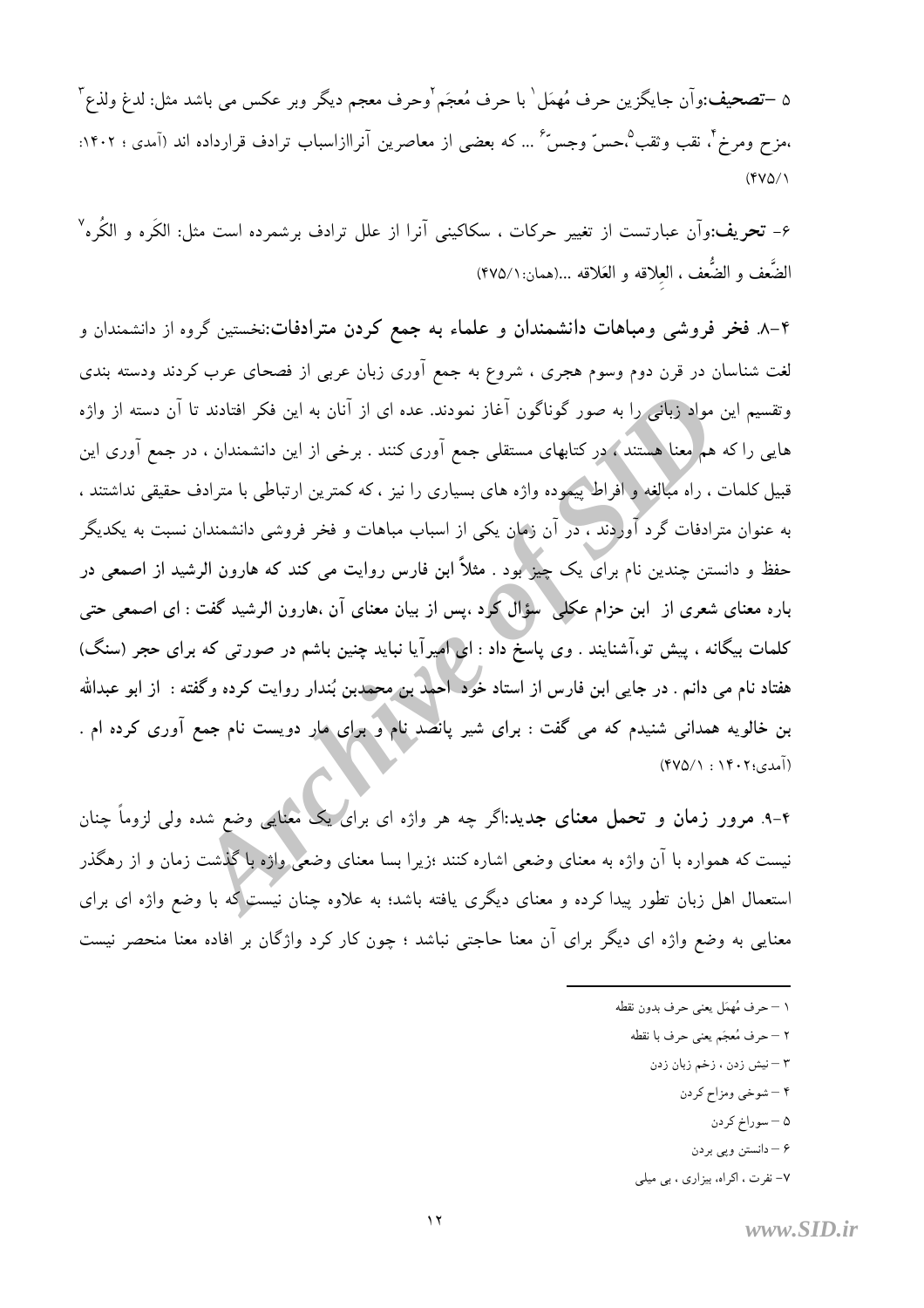گاهی کاربرد واژه ای تکراری خواهد بود وتکرار هم کلام را نا زیبا می سازد و لذا ایجاب \_می کند ، مترادفش را به جهت تنوع تعبیر به کاربرد . و نیز گاهی کاربرد واژه ای با سجع یا وزن کلام نا سازگار است و لذا مقتضی است، ترادفش را که با آهنگ کلام موافق است ، استعمال گردد. هم چنین گاهی تلفظ واژه ای برای گوینده ثقیل است و او ناگزیر است ، مترادفش را که تلفظ خفیفی دارد ، استفاده کند . (همان: ۴۷۵/۱)

۴–۱۰. کنیه :در کلام عرب کنیه بسیار استعمال می شود ، بسیاری از لغویان در مورد آن نوشته اند ویک چیز در نزد آنها با کنیه های فراوان بکار می رود و کاربرد آن شایع می شود تا اینکه با آن کنیه به شهرت می رسد .<br>بگونه ای که مترادف آن شناخته می شود مثل:**النم**ر به معنای یلنگ که مشهورترین کنیه های آن عبارتند از : أبو الأبر د، أبو الأسود ، ابو جهل ، ابو خطَّاب ،أبو رقاش.

الأسد به معناي شير؛ مشهوَّرترين كنيه هاي آن عبارتند از : أبو الأبطال ، أبو الأخياس ، أبو التأمور ، ابو حفص ، ابو الحذر ، ابو الزغوان ، أبو شبل ، أبو ليث ،أبو لبد ، أبو محراب ، أبو معطم ، ابو النحس ، ابو الوليد، ابو الهيصم ، ابو العباس ، ابوالحارث (جارم: ١٩٣٤: مجلد١/ ٢٠٢-٣٠٣)

۴–۱۱.عدم تمایز بین مطلق ومقید: ابن فارس در فقهٔ اللغه بابی آوده است که می گوید : اسمهایی وجود دارند كه وجود آنها منوط به اجتماع صفات يا حداقل دو صفت مي باشد از جمله اين اسمها :

العائده: وقتى به آن العائده گفته مى شود كه بر رو<mark>ى آن طعا</mark>م باشد. زيرا المائده از ماده مادنى يميدنى است يعنى هر گاه به تو ببخشد در غیر اینصورت به آن خوان می گویند . ٖ

۔<br>الکأس : به آن کأس نمی گویند مگر اینکه در آن نوشیدنی باشد <mark>وگرنه قدح یا کوب می باشد</mark> الحُلَّة:بوجودنمی آیدمگر اینکه شلوار و عبا از یک جنس باشند و اگر مختلف باش*ند حُ*لَّه خوانده نمی شود. الظعینهٔ: ظعینهٔ نمی باشد مگر اینکه زنبی بر کجاوه ای وبر روی شتری باشد (السیوطی ؛ ۰٫۱۴۳۰/۳۵۵)

۴–۱۲. مخفی ماندن تفاوت بین الفاظ به خاطر استعمال طولانی:مثل الریب و الشک ،الریب اصل معنای آن جوشش و نگرانی است ،اما شک ماندن بر سر دو راهی در مسأله ای در نفی یا اثبات .

۴–۱۲. اشتقاق و اختلاف اعتبارات: محمد مبارک در این باره می گوید: اگر به وضع الفاظ ونامگذاری آنها از نقطه نظر دیگر نگاه کنیم می بینیم که برای یک چیز وجوه وصفات متعددی وجود دارد و ممکن است یک اسم به هر یک از این صفات نامگذاری شده باشد و کلمات دیگری از آن مشتق شده باشد . و از این طریق ترادف بوجود آمده باشد و این بارزترین علت وجود ترادف می باشد . از جمله این الفاظ نامگذاری الدار به منزل ، مسکن ، بیت است که هر یک به اعتباری نامگذاری شده اند مثلاً دار به عبارت دایره ای بودن آن است ، ومنزل به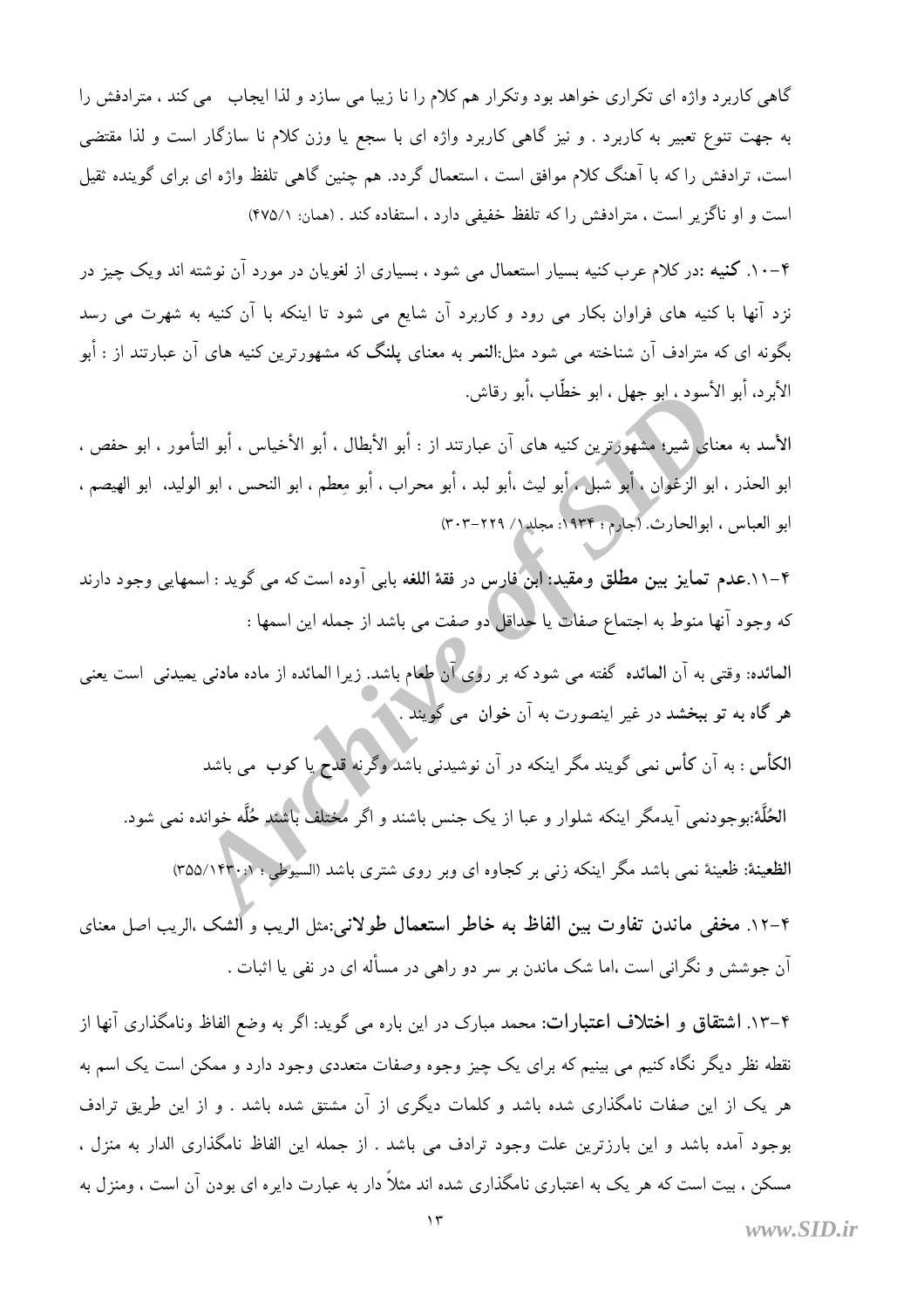اعتبار محل نزول ، ومسكن به اعتبار محل آرامش وبيت به اعتبار بيتوته كردن . وهمه اين الفاظ دلالت مي كنند بر معنای دار . البته بعضی از قدما در مورد این نوع الفاظ هشدار داده اند و آنها را نوعی از ترادف به شمار آورده اند بنام الالفاظ المتكافئه وعقيده دارند اين الفاظ در ذات متحد ودر صفات متفاوتند .

### ۵ – نظرات لغت شناسان پیرامون ترادف

اصطلاح ترادف نام مخالفان وموافقان را به اذهان متبادر می کند. اما آیا این صنوف ، مرزبندی واقعی دارند؟ چرا عده ای از لغویان در صف مخالفان وپاره ای دیگر در ردیف موافقان قرار می گیرند؟ یا چرا عده ای بین این صفوف معین ، گاه در این گروه وگاه در گروه دیگر معرفی می شوند؟ گزارشهایی متناقض در مورد بعضی از این افراد ،وجود دارد که با بررسی آنها به پاسخهای مناسبی می رسیم.

## ۵–۱.موافقین پدیده ترادف (متقدمین)

قدما ترادف را در یک معنای عام وکُلّی ،بدون ذکر هیچ قیدو شرطی بکار می برند،همانند تقسیمی که سیبویه برای اقسام الفاظ به اعتبار معنا ارائه داده است .آنان با این روش در توسعه دایره ترادف همت گماشتند ودر نتیجه ترادف دامنه وسیعی پیدا کرد وشامل بسیاری از الفاظ متقارب المعنی نیز شد.

نظریه **ابن جن**بی : وی در رأس قائلین به وجود ترادف می باشد ،او ترادف را یکی از سنن زبان عربی می داند که باعث برتری آن شده است.در کتاب الخصائص در مورد ترادف می گوید: ترادف این است که برای یک معنا اسامی زیادی را بیابی ،سپس در مورد اصل هر اسم به جستجو بپردازی،وآنرا دارای شباهت زیاد با مترادفش ببینی ابن جنی اختلاف احوال عرب در پذیزش لغات قبایل دیگر را مورد بررسی قرار می دهد وآنرا یکی از علل ترادف بر می شمارد و اینکه قرارگرفتن دو لفظ در کنار هم برای یک معنا بصورت مساوی یا برتری یکی از آنها بر دیگری در نتیجه تلقی قبایل از این الفاظ می باشد.(ابن جنی:۱۴۱۸: ۸۲/۲)

نظريه ابو على فارسي (ت ٣٧٧هـ) :ابن جني‹ركتاب الخصائص در پايان باب تلاقي المعاني على اختلاف الاصول والعباني اين مطلب را تائيد مي كند ،آنگاه كه مي گويد :ابو علي ترادف رابسيار نيكو مي داشت ،ونسبت به آن آگاهی می داد،وهنگامیکه به الفاظ مترادف بر می خورد احساس خشنودی وشادمانی می کرد ( همان: ٨٧/٢)

سپس اب**ن ج**نبی شواهدی را برای ترادف ذکر می کند که آنها را از استادش ابو علی گرفته است ، مثلاً در جایی می گوید :«ابو علی ، حَبیّ وسحاب را به یک معنی برای او گفته است وتفسیر آن این است که حَبیّ بر وزن فعیل واز ماده ( حبا یحبو)است ، گویا که سحاب بخاطر سنگینیش بر زمین نزدیک می شود ، وآن بر وزن فعال واز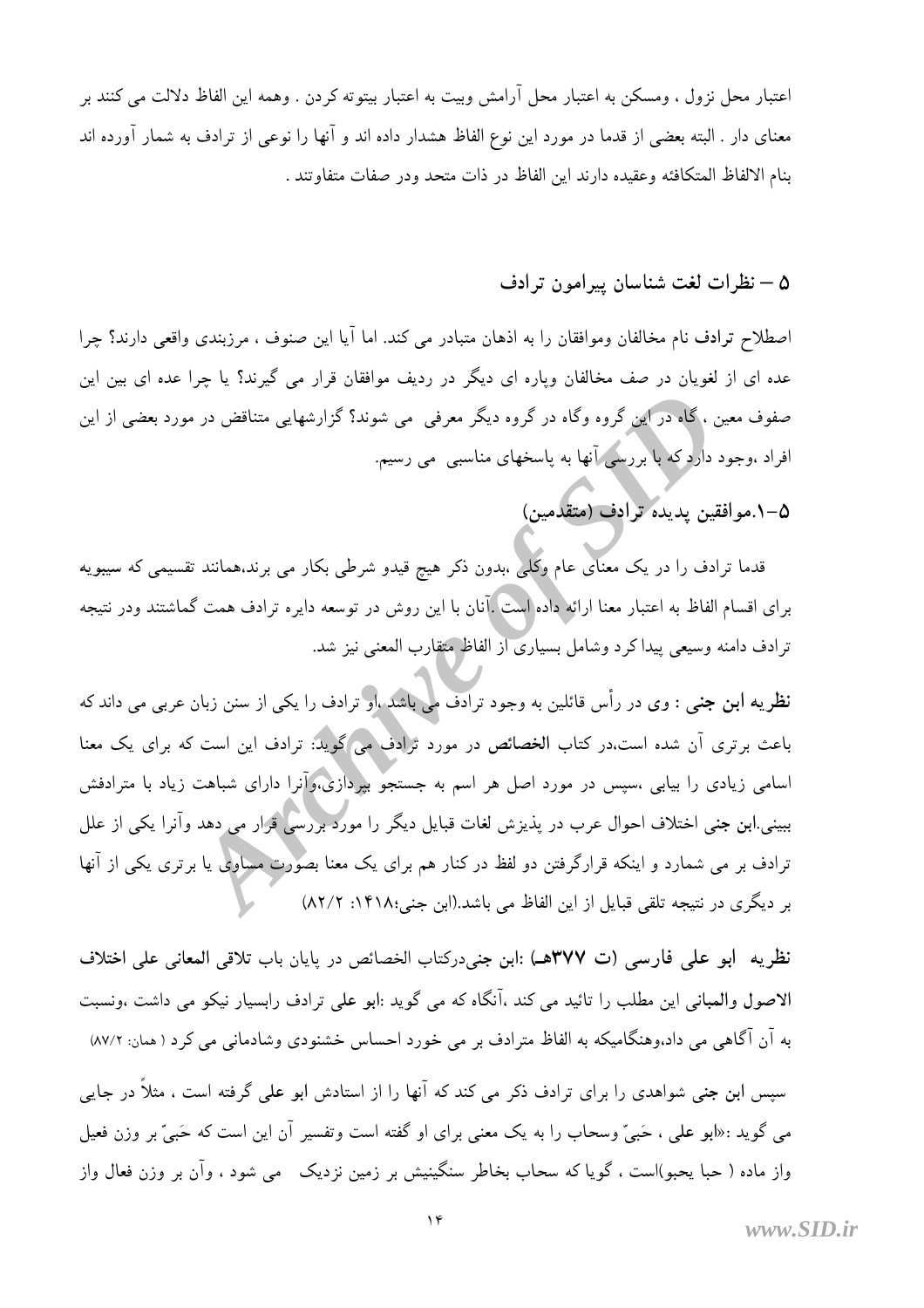ماده ( سحب) است؛ به این معنا که ابر ریشه وکناره ریش ریش خود را بر روی زمین می کشاند( بارش باران به ریشه و کناره ریش ریش دوطرف یا رچه تشبیه شده است ) وکسی که در این دواسم و وجه تسمیه ی آنها تأمّل کند در می پابد که ابو علی از طرفداران ترادف است واز آنچه ابن اعرابی –از منکران ترادف– گفته است نیز خارج نشده است وآن این است که الأسماء کلها لعلهٔ، نامگذاری اسمها هر کدام علتی دارد . واین بدان معنا نیست که ابو علی از منکران ترادف است به خاطر بیان این علتها ، ابن جنی مثالهای دیگری نیز از استادش برای ترادف ذكر كرده است از جمله اسمهايي كه به عنوان مترادف الحاجة آورده است مثل: الحَوجاء ، واللوجاء ، والأرب، و الإربة والمأرُبة ،واللَّبانة ، والتَّلاوة ، و التَّليَّة ، ۖ والأشكلة ، ۖ والشَّهلاء … وتومى بيني با وجود اختلاف در اصول ومبانی تمامی این اسمها به یک معنا باز می کردند ، وبه معنایی ختم می شوند که اختلافی در آن نیست » (ابن جني؛ ١٤١٨ : ٨٢/٢) ابن جني در جايبي ديگر اعتقاد استادش به ترادف را چنين بيان مي كند ، او مي گويد : ابو علمی هرگاه از معنایی تعبیر می کرد که خواننده آنرا نمی فهمید ، مرادش را با لفظی دیگر بیان می کرد تا آنرا بفهمد ، اومی گوید : این به مانند این است که کسی پسرش را در پیراهنی قرمز ببیند وبشناسد ، وهر گاه او را در پیراهن سرمه ای دید نشناسدِ (همان : ۳۲۱/۲).

تقارب معنی برای تفهیم مخاطب به روش ابو علی او را در زمره ی منکرین ترادف قرا نمی دهد چون او اعتقاد به مشابهت الفاظ در معنی دارد نه چیزی دیگر آنچنان که ابو هلال در مورد کلمات لُبّ وعقل اعتقاد دارد .

نظريه امام فخر رازي: وي ترادف را چنين تعرليفٌ مي نمايد :الألفاظ المترادفة هي : الألفاظ المفردةُ الدالَّةُ على مُسَّمى واحدٍ باعتبارواحدٍ ِ يعنى الفاظ مفردى كه بر معنَّايي واحدٌ دلالت دارند به اعتبار واحد. با لفظ المفردة بین اسم وتعریف آن فرق گذاشته است مثل تعریف انسان به حیوان ضاحک پس تعریف اسم ترادف محسوب نمی شود هر چند که معنای اسم را در خود داشته باشد ، زیرا تعریف ً معنای اسم مشکل را روشن وآشکار می کند ، ونیز جمله مرکب به حساب می آید ، در حالیکه ترادف در الفاظ مفرد است . ونیز دو اسم (متباین را نیز از تعریف ترادف خارج کرده است مثل ؛سیف ومُهنَّد ، این دو بر یک چیز دلالت دارند. جز اینکه اولی بر شمشیر به اعتبار ذات دلالت دارد ودومی به اعتبار صفت (رازی ۲۰۱۱: ۱۸۷/۱).

نظریه سپوطی: از دیدگاه سپوطی علت عمده پیدایش لفظ ترادف در یک لغت این است که دو قبیله برای یک معنا دو لفظ مختلف را به كار مى برد ، سيس هر دو لفظ مشهور مى شوند واختلاف واضعان از ياد مى رود . البته ممکن است که هر دو لفظ را یک واضع وضع کند وپیدایش این همه کلمات مترادف در زبان عربی موجب گسترش وتوسعه راههای فضاعت وسبک های بلاغت در زمینه نظم ونثر شده است . زیرا برای ساختن سجع یا قافیه یا تجنیس ، ترجیع و دیگر انواع صنایع بدیعی راهی ، جز استفاده از مترادفات نداریم (السیوطی:۱۴۳۰: ۳۲۲/۱)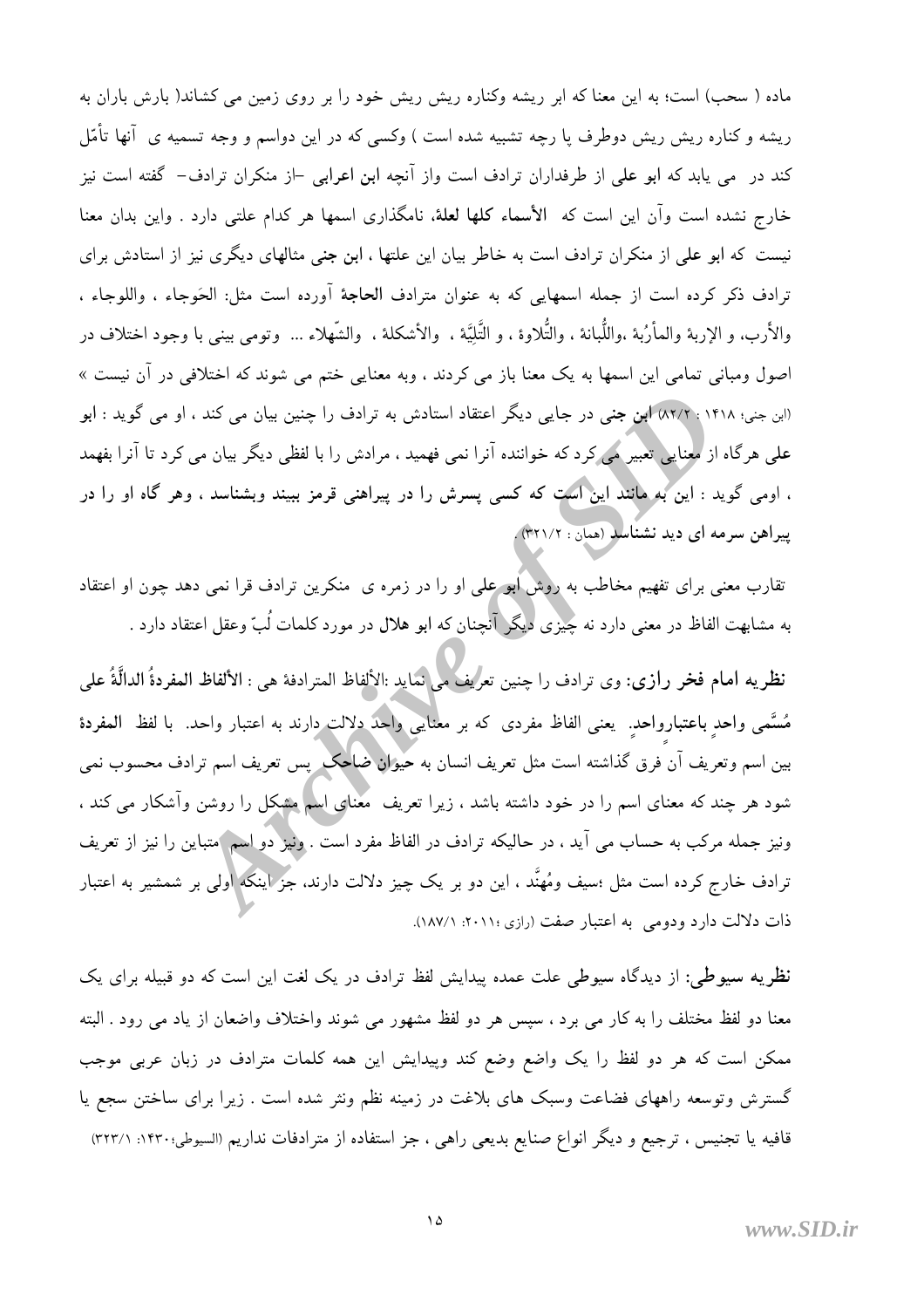نظریه ابن خالویه:ابن خالویه به پدیده ترادف ایمان داشته ،وبه جمع آوری کلمات فراوانی که بریک معنا دلالت می کنند افتخار می کرد،ابن خالویه از جمله کسانی است که برای وقوع ترادف در بین الفاظ هیچ شرطی لحاظ نمی کند واز نظر او اندک مشابهت معنایی برای مترادف بودن کلمات کفایت می کند واز نظر وی گاهی برای یک لغت می توان صدها کلمه به عنوان مترادف جمع کرد،از جمله شواهدی که بر این ادعا صحه می گذارد حضور اودر مجلس سيف الدوله بهمراه ابوعلى فارسي است.ابوعلى فارسي مي گويد :وقتي در مجلس سيف الدوله ،در حلب بودم وجماعتی از اهل زبان از جمله ابن خالویه نیز،در آنجا حضور داشتند .ابن خالویه گفت :برای سیف (شمشیر) پنجاه نام از بر دارم،ابوعلی تبسمی کردوگفت:اما من جز یک نام از حفظ نیستم وآن سیف است .ابن خالویه پرسید :پس نامهای مهنَّد،صارم،و و و….چه شد؟ ابوعلی پاسخ داد :اینها که می گویی صفات شمشیرند نه نام آن ،گویا استاد میان اسم و صفت تفاوتی نمی گذارد.(سیوطی:۱۴۳۰ :۳۲۲) همچنین دو کتاب در اسامی الأسد والحیهٔ با همین نامها دارد که در آنها به ذکر اسامی وصفاتی که این دو حیوان با آن شناخته می شوند اشاره کرده است.(رمانی:۱۴۱۳ : ۱۱)

۵-۲. مخالفین پدیده ترادف (متقدمین)

منکران صرفنظر از شواهدی که برای ترادف ذکر شده است وجود ترادف را مخالف اصل وحکمت وضع ومخل به تکلم ومخالف عقل وعبث وبی فایده دانسته، ومی گویند: ترادف در فهم کلام اخلال وارد می سازد ؛ چون ممکن است ، هریک از طرفین خطاب ؛ به اسمی از یک چیز ، متفاوت ازدیگری آشنا باشد ولذا هنگام خطاب ،هر یک مراد دیگری را نفهمد؛ ازاین رو نیاز است، هر یک همه آن اسمها را به خاطر بسپارد تا به این مشکل گرفتار نیاید واین موجب مشقت است. هر واژه ای برای یک معنایی وضع شده است ووقتی بتوان با آن واژه به آن معنا اشاره کرد، دیگر حاجتبی به واژه دیگر نیست ووضع آن عبث خواهد بود . واضع لغت خدای حکیم است وشخص حکیم هم کار عبث نمی کند ؛ از این رو ترادف نمی تواند وجود داشته باشد ٰ. منکران از سویی دیگر به شواهدی که برای ترادف آورده می شود ، خرده گرفته وبا تمسک به معنای وضعی ودیگر جهات لغوی که میان دو لغت مترادف فرق وجود دارد ، ترادف آنها را انکار می کنند .از حدود قرن سوم درمیان برخی از علمای لغت به پیشوایی ابن أعرابی تلقی دیگری سر بر آورد ، مبنی بر اینکه هر واژه ای برای یک معنای متفاوت از معنای واژه دیگر وضع شده است ولذا هیچ دو واژه ای را نمی توان یافت که هم معنا وبه تعبیر دیگر مترادف باشند .آنان معادلهایی را که لغویون و مفسران برای واژگان یاد کرده اند ، شاهد ترادف ندانسته وغرض آنها را از ذکر آن معادلها تقریب معنی تلقی کرده اند . آنان دو واژه ای را مترادف می دانستند که هیج فرقی میان آنها وجود نداشته باشد.

<sup>` —</sup> مخالفين اعتقاد دارند كه لغت توقيفي است واز جانب خداوند ياك وبلند مرتبه برآدم نازل شده است .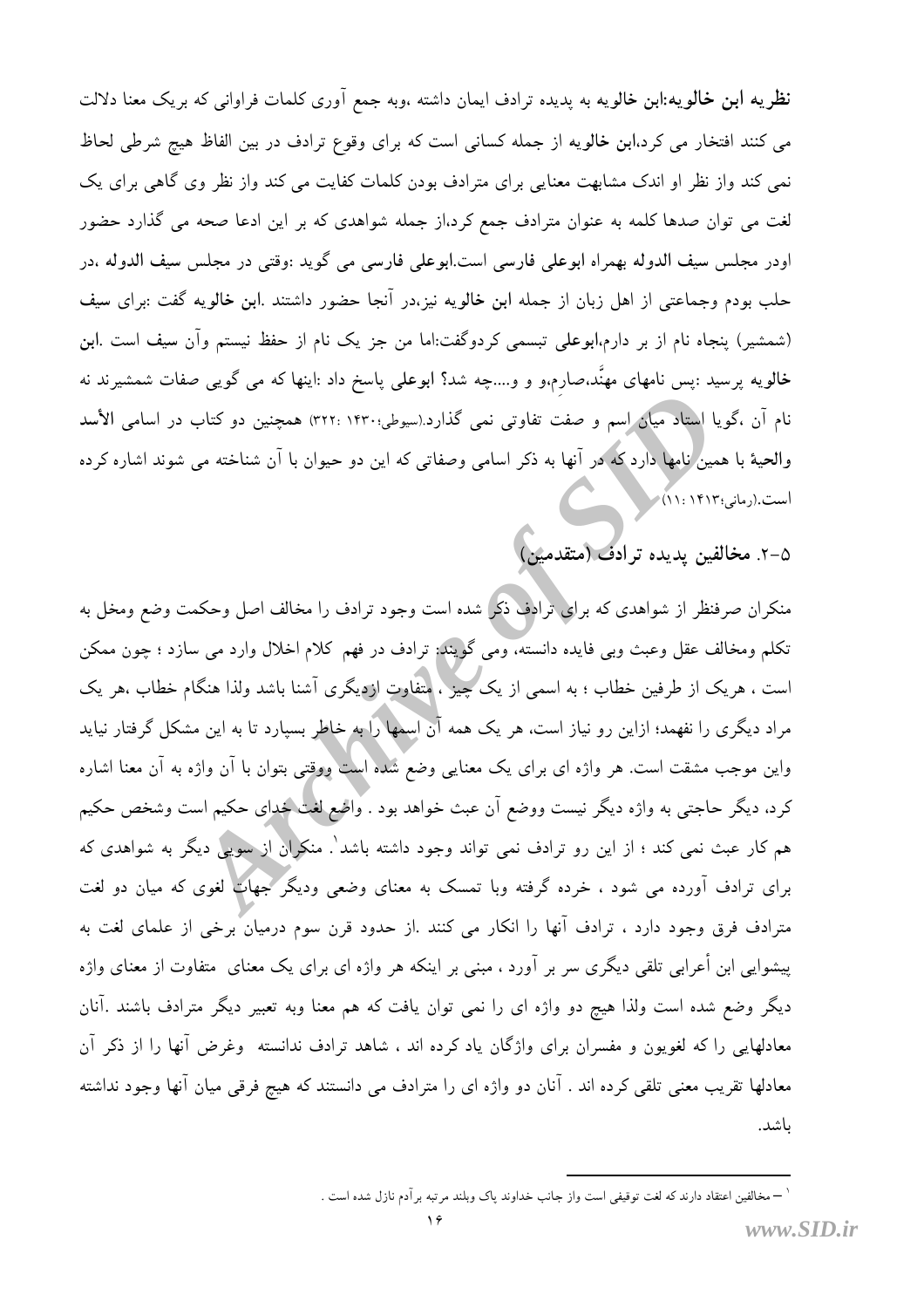نظریه ابن أعرابی: ( ابو عبداله محمد بن زیاد الأعرابی ۲۳۱هــ) در مقام پایه گذار مخالفان مطرح می شود . وی به صراحت برای هر لفظ عربی معنای ویژه قائل می شود. آگاهی یا نا آگاهی دیگران ، خللی در وضوح آن براي عرب وارد نمي كند (ابن انباري؛ ١٤٢٨هـ : ١٥) ابن اعرابي هر اسم را به اصل وريشه اش ارجاع مي دهد وبا توجه به این نظر او بین انسان وبشر تفاوت قائل است ، انسان به اعتبار نسیان وفراموشی انسان نامیده شده و بشر به اعتبا ر آشکار بودن پوست او. (رمانی؛ ۱۴۱۳: ۱۸)

ثعلب(ابو العباس أحمد بن يحيى ثعلب متوفى ٢٩١ هـ): ثعلب وجود ترادف را در كلام نفى مى كند ، و می گوید همه آنچه که گمان می رود از کلمات مترادف هستند از متباینات می باشند بدین معنی که در صفات وویژگیها با هم م<u>تفاوتن</u>د مثل آنچه که در مورد انسان وبشر گفته شد . یا مثل دو کلمه الخَندریس و ال**عُق**ار که اولی به اعتبار کهنگی ، ودومی به اعتبار ملازم ً وهمنشین شدن با خم ، به این نام ، نامیده شده است (رمانی : ۱۴۱۳: ۱۸) یا اینکه دو واژه شرعهٔ ومنهاج را مترادف نمی دانست ؛ به این جهت که شرعهٔ ار شرع فلان فی کذا گرفته شده و در موردی بکار می رود که کسی کاری را آغاز کند ومهناج از أنهج البالی فی الثوب مشتق شده ست ودر مواردی استعمال دارد که کهنگی در لباس فراگیر شود؛ بعلاوه عطف دو چیز بر یکدیگر بر تغایر آن دو دلالت دارد ؛ چرا که اگر یکی بودند ، لازم می آمد ، یک چیز بر خودش عطف شود که این اشتباه است، چنان چه که اگر ابو جعفر همان محمد بن علی (ع) باشد ، روانیست که بر یکدیگر عطف شوند (عسکری؛ ۲۰۰۶: ۱۲): ابن فارس ، ابن سراج وابن یعیش و… از ثعلب روایت کرده اند که <mark>اجایز نیست الفاظ مختلف دارای معنای واحد باشند و هر لفظی</mark> بار معنایی را بر دوش خود حمل می کند که لفظ دیگر فاقد آن است مثلاً در واژه ذَهَبَ ً معنایی نهفته است که درواژه مَضى نيست . اما آنچه را كه ابن فارس و ابن سراج وابن[يغيش] از تُعلب روايت كرده اند با آنچه كه وي در کتاب المجالس گفته است تفاوت دارد . وی در این کتاب بسیاری از الفاظ مترادف رانقل کرده است بدون آنکه بر آنها حاشیه ای بنویسد یا ترادف آنها را انکار کند به عنوان نمونه : به غلام سبک روح درسفر گفته می شود : غلامٌ نشنش ، شعشع ، بلبل ، بُزبُزٌ ( مجالس نعلب ؛ ١٩٨٠: ١١/١) كسى كه بر پشتٌ زين قرار نمى گيرد : الزعيم ، الصبير ، الحميل ، الأذين ، الكفيل، والأميل (همان : ٧٧/١) يا گفته مي شود : عفا ، درسٌ ، محا ،أمحى . يا گفته مي شود : قطعت يده وجذمت وبترت وتبكت وبضكت وصرمت وترت وجدت (همان : ٥۴٥/٢).

نظریه ابن فارس: از جمله کسانی که ترادف را انکار کرده اند ابن فارس می باشد که راه استادش ثعلب وقبل از او ابن اعرابی را رفته است ، وبه راهش تاکید می ورزد او می گوید : بیان یک چیز به اسامی مختلف را ترادف مى گويند مثل السيف ، المهنَّد والحسام . در حاليكه اينگونه نيست ، بلكه يک اسم وجود دارد وآن السيف است وبقیه صفات آن بشمار می روند. و ما می گوئیم که هر صفت معنایی غیر از معنای دیگری دارد… گفته اند در قَعَدَ معنایی است که در جَلَسَ نیست ودر مورد الفاظ دیگر چنین است . بنا براین در این مورد بر رأی استادمان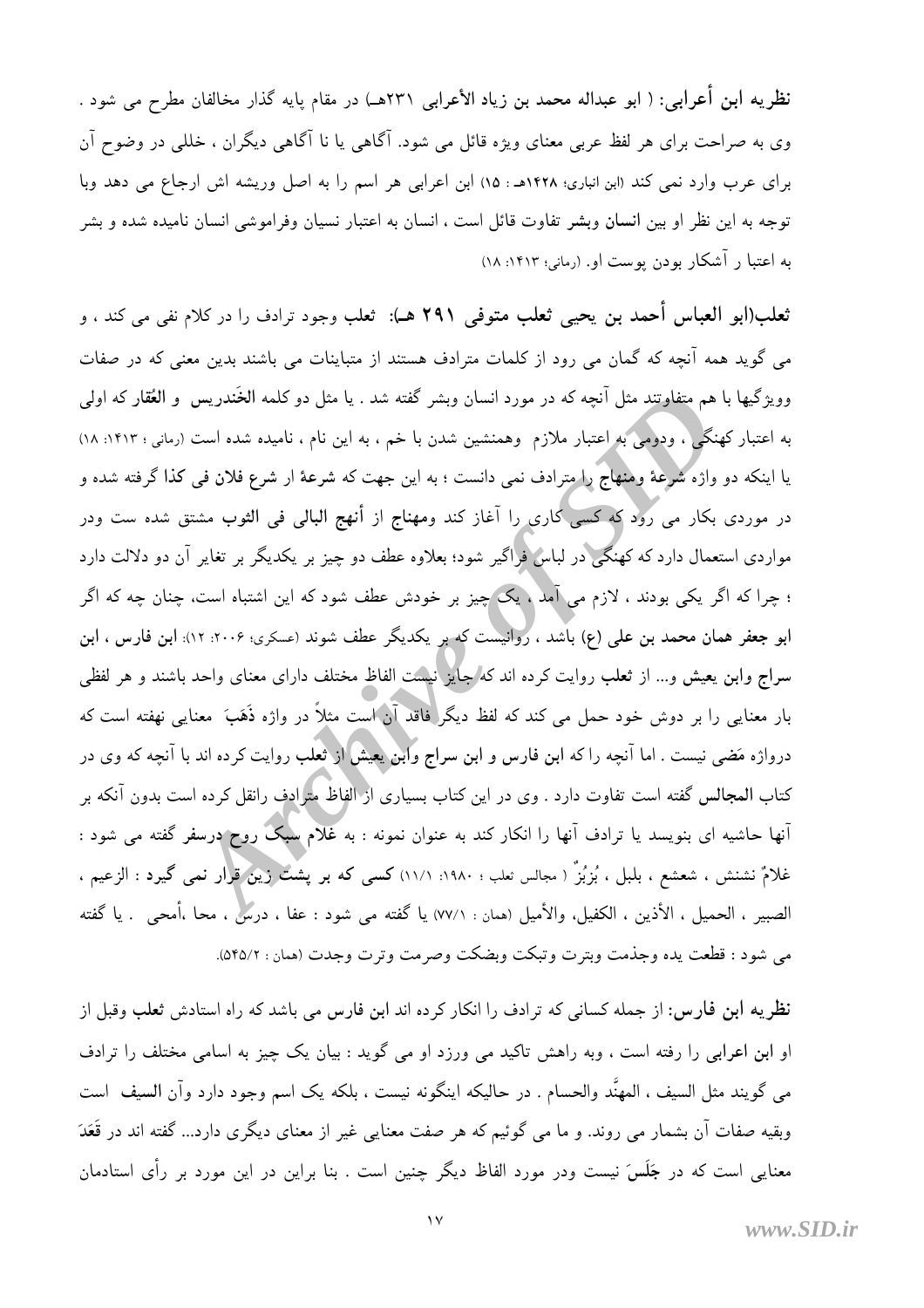ابو العباس احمد بن يحيى ثعلب هستيم (منجد : ٢٠٠٧: ۴٢) با وجود انكار ترادف ابن فارس را مي بينيم كه الفاظي را براي يک معناي واحد ذکر مي کند از جمله هو حسن المَعطِّس والمَرسِن والراعف به معناي الأنف. وهو جَيِّد الْمَفْصِلِ والْمِقْوَلِ والْمِذْوَذِ به معناي اللسان . و هو حسن الهاوى والتليل والإبريق به معناي الجيد. وهي الأضلاع والحواني والجوانح . ( همان : ۴۳) ودر مورد اين آيه شريفه اعتقاد دارد كه دو كلمه فلق وفِرق مترادف هستند فانفَلَقَ فكان كُلٌّ فِرق ( شعرا : ۶۳ ) آنچنانكه عرب مى گويد : فلق الصبح وفرقه . ( همان : ۴۳)

نظريه ابوهلال عسكري: وي كتاب الفروق في اللغة را براي ابطال ترادف واثبات تفاوت بين واژگاني نوشت كه ادعا مي شد ، مترادفند . وي كتابش را با عنوان بحثي در تبيين اختلاف عبارتها واسامي واثبات اختلاف معاني در هر واژه آغاز می کند.او می گوید:شاهد بر اینکه اختلاف در عبارتها واسامی،موجب اختلاف معانی مى گردد،این می باشد که اسم کلمه ایست که بر معنایی بصورت اشاره دلالت میکند،واگر به چیزی یکبار اشاره شود،وبه آن اسم شناخته شود،آشاره برای بار دوم وسوم فایده ای ندارد .اما واضع زبان حکیم است وچیزی غیر مفید وضع نمی کند واگر در مرتبه دوم وسوم برخلاف بار اول اشاره شود،درست می باشد.این مطلب دلالت دارد بر اینکه هر دو اسم که برای یک معنا از معانی ویک ذات در یک زبان جاری می شوند،هریک از آن دو اسم چیزی را خلاف آنچه که دیگری بخواهد.اقتضا می کند.در غیر اینصورت اسم دومی زیادی است ونیازی بدان نمی باشد...همان گونه که جایز نیست یک لفظ بر دو معنا دلالت کند،همچنین شایسته نخواهد بود که دو لفظ بر یک معنا دلالت کنند؛چون این امر موجب کثرت واژگان دور زبان می گردد که سودمند نخواهد بود(عسکري؛۲۰۰۶: ۱۲-۱۳) شاید آوردن چند نمونه از کتاب <mark>ابو هلال عسکری نظریه او را در این زمینه</mark> روشنتر کند .

فرق بين الدعاء والنداء:نداء بالا بردن صداست بوسيله الفاظي كه داراي معنا ومفهوم هستند ، اعرابي به دوستش می گوید نادِ معی لیَکونَ ۖ ذلک أندی لصوتنا یعنی أبعَدَ له . اما دعاء هُم با بالا بردن صداست وهم بدون صدا ، مثل دعوتُه من بعيدٍ و دعوتُ الله في نفسي اما گفته نمي شود : ناديتُهُ في نفسي((همان : ۴۱)

فرق بین النداء والصِّیاح:صیاح بالا بردن صداست با الفاظی بدون معنا وبه آن نداء گفته نمی شود مگر اینکه با الفاظي باشدكه داراي معنا هستند .(همان : ۴۱).

فرق بين الصَّوت والصِّياح:صوت لفظي است عام براي تمام اشياء مثل: صوتُ الحَجَر ، وصوت الباب وصوتُ الإنسان ، واما صياح فقط براي حيوان بكار مي رود (عسكري ٢٠٠۶: ۴١)

دکتر رمضان عبدالتواب آورده است: با آنکه ابو هلال عسکری در کتاب الفروق اللغویهٔ در زمینه منع ترادف مبالغه کرده و کوشش بسیاری در بحث وبررسی پیرامون تفاوت میان واژه های مترادف به خرج داده است اما در دو کتاب دیگر خود این مسئله را به دست فراموشی سپرده ،الفاظ مترادف را بدون اعتراض یا کوشش در جهت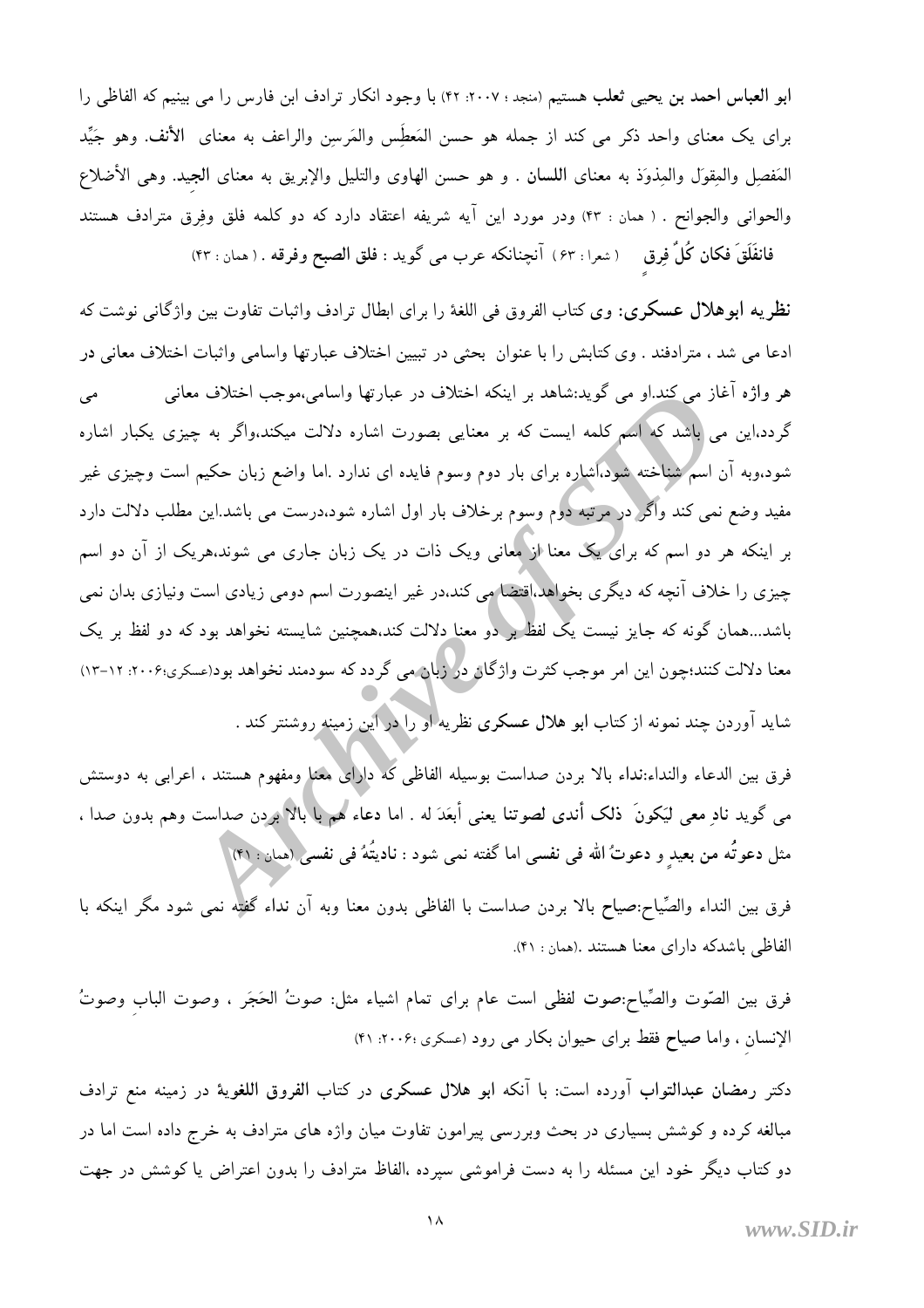جدا كردن ميان آنها آورده است .يكي از اين دو كتاب التلخيص في معرفة اسماء الأشياء مي باشد.ودومين كتاب المعجم في بقيّة الأشياء است. در اين كتاب نامهايي را كه بر باقي مانده آب حوض دلالت مي كنند چنين ذكر كرده است: الجحفة، الخَبطة، الدِّعث ، الرَّشَف ، السَّمَلة ، الهلال. وي همچنين نامهاي باقي مانده شير در يستان را اينچنين بيان مي كند: التَّفشيل ، الرَّمَت ، العُفافة ، العُلالة ، الغُبر و غيره.(عبدالتواب؛ ١٣٤٧ :٢٥٧)

ناگفته نماند که ابوهلال در کتاب فروق فی اللغهٔ نیز به وجود ترادف اعتراف کرده است آنجا که ً می گوید: اگر کسی بگوید امتناع تو از پذیرفتن ترادف بین دو لفظ مختلف که به معنای واحدی هستند در نزد جمهور قابل يذيرش نيست،چون آنها هرگاه بخواهند اللُبِّ را تفسير كنند لفظ العقل را بكار مي برند يادر جواب الجَرح مى گويند الكَسب يا السَّكب را مى گويند الصَّب ، واين خود دلالت مى كند بر اينكه اللُبّ والعقل، الجرح والکسب، والصُّب والسَّکب در نزد آنها یکی است وغیره. ابوهلال در جواب می گوید:ما هم چنین می گوییم،اما اعتقاد داریم معنایی که در اللَّبَّ وجود دارد غیر از معنایی است که در العقل می باشد (عسکری:۲۰۰۶ :۱۷)

با توجه به مطالبی که گفته شد اینگونه می توان نتیجه گرفت که ابوهلال عسکری به ترادف در زبان عربی اعتقاد دارد وراهی جز این نیست اما در ظاهر و بیان فروق کلمات آن را انکار می کند انچنانکه نگارندگان نیز بر این عقیده هستند که ترادف تام در هیچ زبانی نه تنها زبان عربی وجود ندارد،وهر لفظ ً در بعضی جهات با لفظ دیگر تفاوت دارد.

۵–۳. نظر محققان ونویسندگان معاصر زبان

ابراهيم انيس،صبحي صالح ،رمضان عبدالتواب،محمدنورالدين المنجد،استادعلي جارم وبنت الشاطيءاز زبان شناسان معاصر، امکان وقوع ترادف در هر زبان بشری را می پذیرند ، یعنی واقعیت گویای آن است که هر زبانی مشتمل است بر تعدادی از کلمات مترادف . اما آنها شرایطی را مطرح می کنند که تا آنها محقق نشوند نمی توان حکم به ترادف دو کلمه داد . از جمله این شرایط :

۱–اتحاد کامل میان معنای دو واژه: بنا براین اگر با دلایل قطعی روشن شود که مثلاً یک نفر عرب از واژه جَلَسَ (نشست ) چیزی را می فهمند که واژه قَعَدَ (نشست ) فاقد آن است در این صورت نمی توان گفت که این دو واژه متر ادف یکدیگر ند .

۲–وحدت محیط پیدایش زبان:هیچ یک از معتقدان افراطی به وجود پدیده ترادف به چنین شرطی پی نبرده اند . ایشان ، همه گویشها را یک واحد به هم پیوسته وتمامی جزیرهٔ العرب را به عنوان یک محیط تلقی کرده اند . ولی ما زبان مشترک ، یا زبان فصیح ادبی را یک اجتماع زبانی وهر یک از گویشها ویا مجموعه هماهنگی از آنها را نیز یک اجتماع زبانی دیگر قلمداد می کنیم .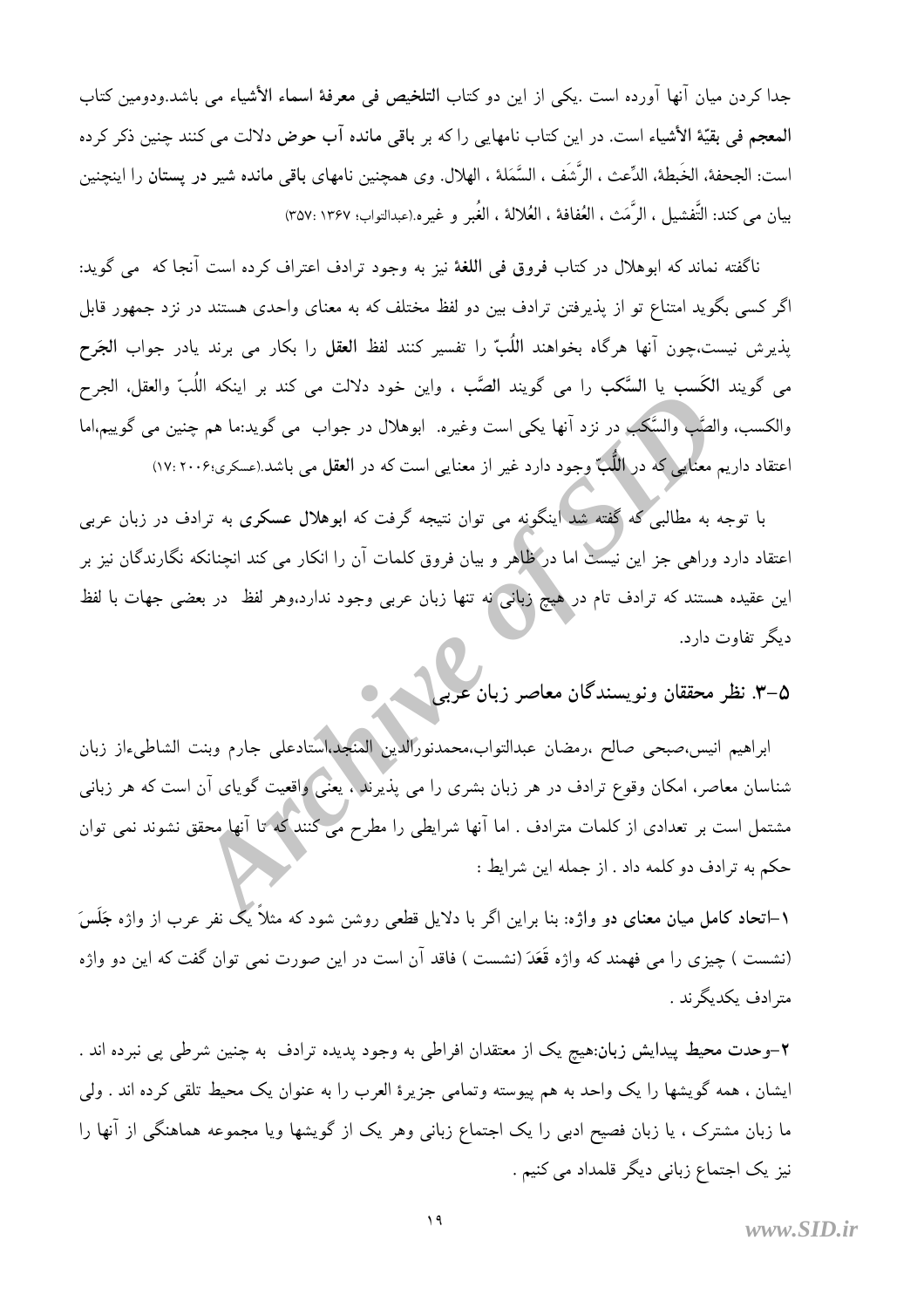۳–هم عصر بودن: زبان شناسان جدید ، به هنگام بحث از مترادفات آنها را در یک دوره ی خاص وزمانی معین مورد ملاحظه قرار می دهند . بنا براین اگر بخواهیم این گونه واژه ها را مورد بررسی ویژوهش قرار دهیم ، نباید کلمه ای را که یک شاعر جاهلی بکار برده است با کلمه ای که در یک سنگ نبشته قدیمی ، که مثلاً به دوران مسيحيت مربوط مي شود مقايسه كنيم .

۴-وسر انجام یکی دیگر از شرایط تحقق ترادف میان دو واژاه این است که یکی از آنها نتیجه تطور صوتی دیگری نباشد: به عنوان نمونه وقتی که دو کلمه ی جثل وجفل (مورچه) را با یکدیگر مقایسه می کنیم می توانیم یکی از آنها را به عنوان اصل ودیگری را صورت تکامل یافته آن تلقی کرد. بنابراین دو واژه مذکور را نمی توان مترادف دانست . (أنيس؛ ٢٠٠٣: ١٥۶-١٥۴)

### نتيجه گيري:

۱– اعتقاد به وجود ترادف در زبان عربی و قرآن بر انکار آن تقدم دارد، نخستین کسی که ترادف را انکار کرد ، ابن الأعرابي (ت ٢٣١ق) بود. بيشتر منكران ، ترادف را عبارت از اتحاد دو يا چند واژه در معناي وضعي می دانند؛ اما معتقدان ، ترادف را عبارت از اتحاد دو یا چند واژه در معنای استعمالی در موارد خاصی تلقی می کنند. نظر به اینکه اهل زبان به هنگام کاربرد واژگان تنها به معنای استعمالی آنها توجه می کنند، استناد به آن دسته از فروق لغوی که به هنگام استعمال مورد توجه اهل زبان نیست،نمی تواند دلیل محکمی در رّد ترادف در زبان عربی به شمار آید . سبب پیدایش ترادف بیش از آنکه تعدد وضع باشد. تطور لغوی به ویژه تطور دلالی است. واژگان مترادف کارکرد های گوناگونی از جمله تسهیل در تکلم ، تاکید ،تنوع تعبیر، ایجاد آهنگ ، تفسیر، گسترش صنایع بدیعی از جمله : جناس ،صحیح تقابل و غیره...دارند

۲– شرط اصلی ترادف آن است که دو یا چند واژه بتوانند به جای یکدیگر بکار روند ومقصود واحدی را القا کنند . تحقق چنین شرطی در هر زبانی منوط به این است که واژگان مترادف اتحاد تام در معنای مراد (مصداق) داشته باشند. و علاوه بر آن در استعمال میان آنها هیج فرق معنایی ملاحظه نشود اما از آنجا که تحقق چنین شرطی محال به نظر می رسد ما هم ترادف را همچون اغلب زبان شناسان با توجه به تفاوتهای ظریف الفاظ و ملاحظه مغايرت آنها مي پذيريم و اعتقاد داريم كه بكار بردن الفاظ متقارب المعنى بر اين الفاظ شايسته تر و دقيق تر از لفظ مترادف است.

۳– در ترادف ادعا این است که یک واژه در مورد یا مواردی خاص یا واژه دیگر مترادف است؛ یعنی می تواند به جای آن بکار رود و همان مقصودی را القا کند که آن واژه دیگر القا می کند . بسا ممکن است یک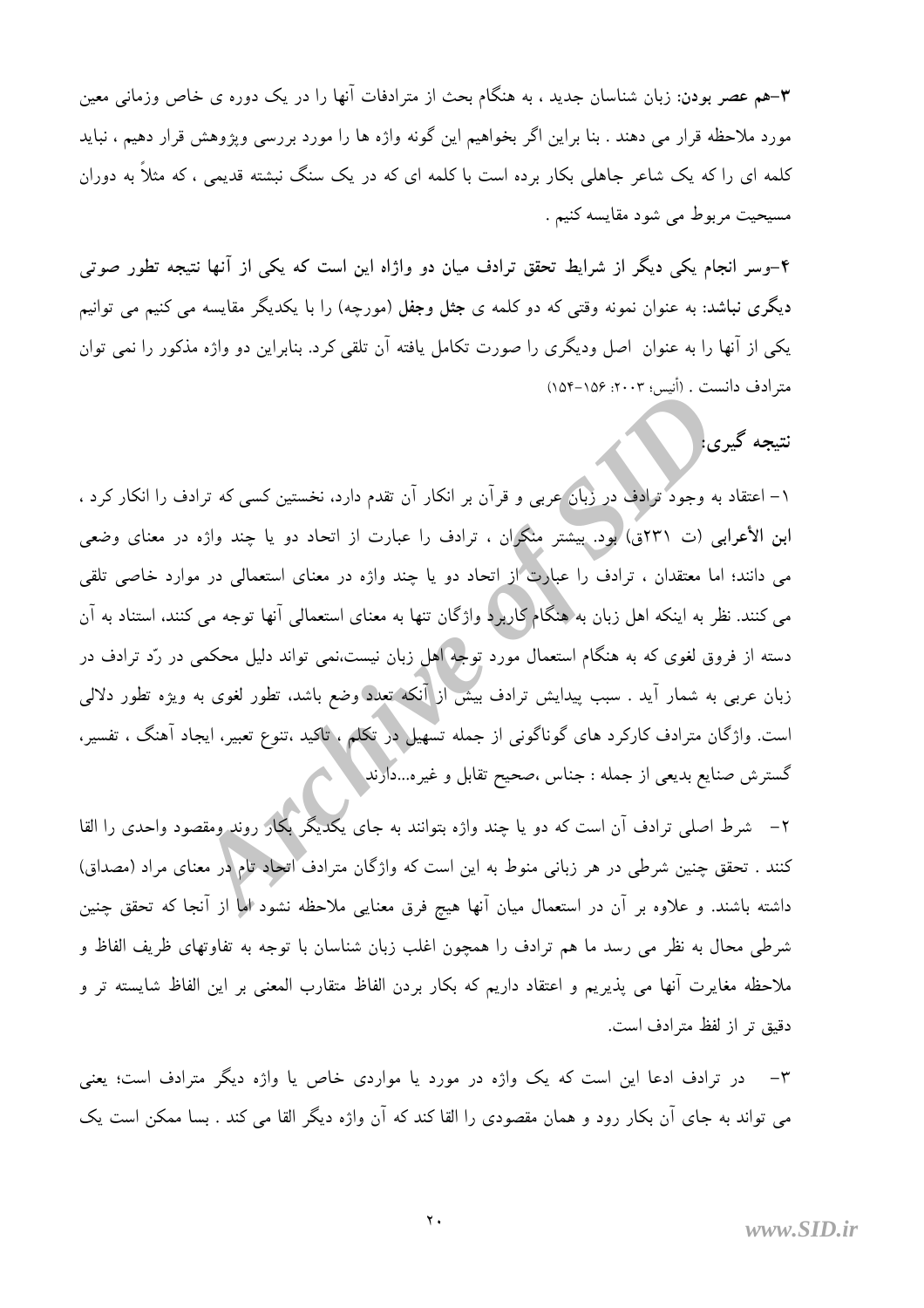واژه وجوه گوناگونی از معنا حسب استعمالات مختلف داشته باشد ، از این رو نباید انتظار داشت که دو واژه در تمام استعمالاتش با هم مترادف باشند .

۴ – بحث ترادف مربوط به واژگان یک زبان است ، نه زبانهای مختلف به همین علت ، واژگانی که از زبانهای دیگر به زبان عربی راه پیدا کرده اند ، جزء زبان عربی بشمار می روند.

۵– در ترادف سخن از هم معنایی واژگان در یک عصر است ، نه اعصار گوناگون ، البته بسا واژگان معنای خود را طی اعصار گوناگون حفظ کرده باشند و بنابراین میان واژگان اعصار گوناگون نیز ترادف بر قرار باشد.

۶– در بحث ترادف باید به معنای استعمالی واژگان نیز توجه کرد چون بسا لفظی معنای وضعی اولیه اش بر اثر گذشت زمان تطور یافته باشد و معنای جدیدی برای آن پدید آمده باشد و اکنون آن واژه به این معنای جدید استعمال شود. /

٧– ازآنجا که اصل در وضع الفاظ معانی جدید می باشد ترادف تام یا انطباق کامل خلاف اصل می باشد اما تشابه یا تقارب معنایی یا شبه ترادف با رعایت فروق بین الفاظ می تواند در زبان عربی وجود داشته باشد.

X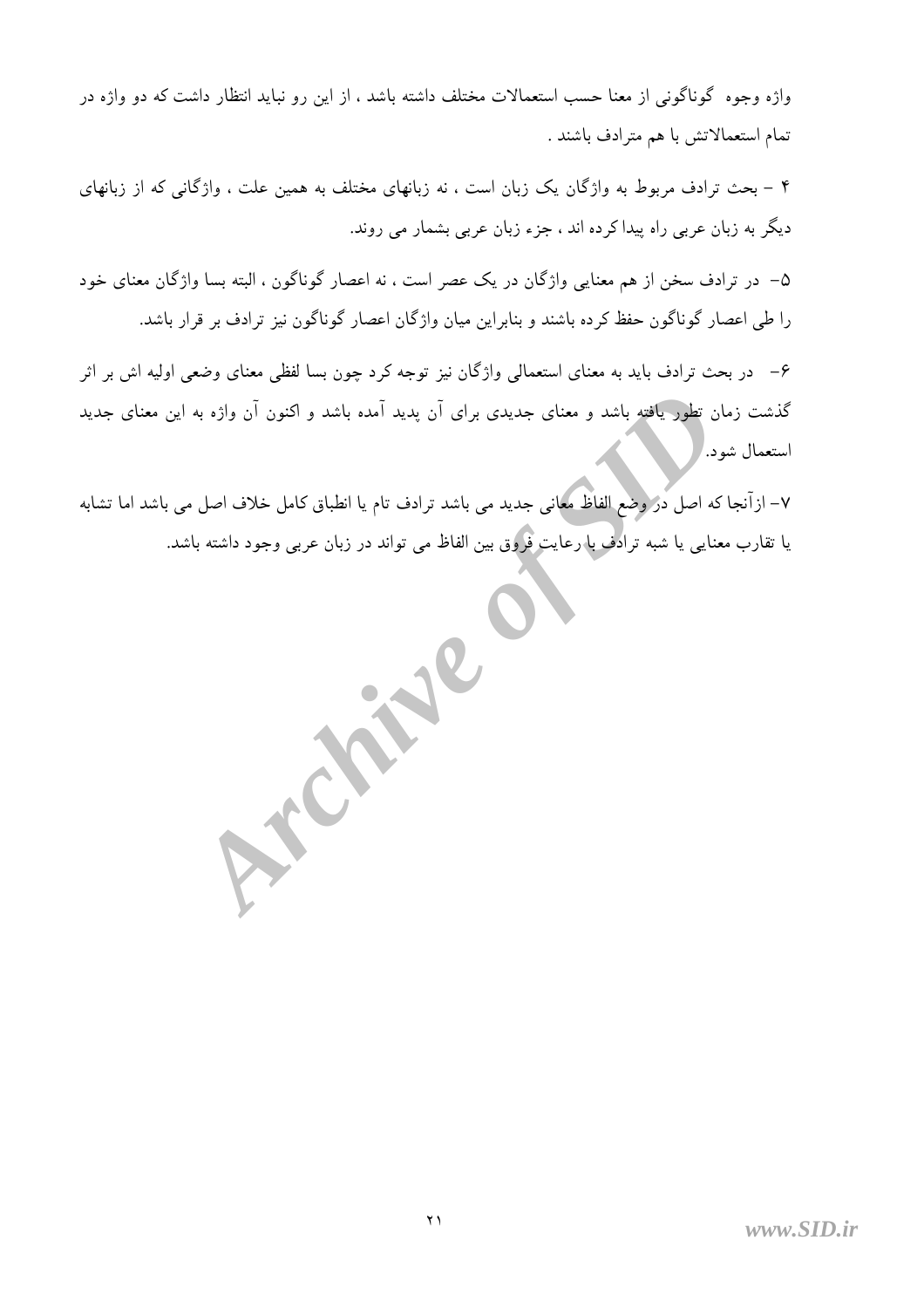كتابشناسي

۱-قرآن کریم ٢-أمدى، على بن محمد. (١۴٠٢). *الإحكام في اصول الأحكام.* ط٢، بيروت : المكتب الاسلامي. ٣–ابن جني،ابوالفتح عثمان بن جني. (١۴١٨). ا*لخصائص.* بي ط.تحقيق عبدالكريم بن محمد،المكتبه التوفيقيه. ۴- ابن فارس، ابوالحسن احمد بن فارس بن زكريا. (١۴١٨). *الصاحبي في فقه اللغة*. ط١،بيروت:دار الكتب العلمىه.

۵–ابن منظور ، محمد ابن منظور الأفريقي المصري. (١۴٠٨). *لسان العرب*. ط١،بيروت: دار احياء. ۶- الأنباري ، مجمدين قاسم. (١۴٢٨). *الأضداد*. ط١،بيروت: المكتبة العصرية. ٧-أنيس ، ابراهيم. (٢٠٠٣م)*. في اللهجات العربية*. بي ط، قاهره: مكتبة الأنجلو المصريه. ٨– ثعلب ، ابو العباس احمد بن يحيى. (١٩٨٠م). *مجالس ثعلب. ط*٥ ،قاهره: دارالمعارف. ۹–جارم ، علي. (۱۹۳۴م). *مقاله الترادف منشور في مجلة مجمع القاهره*. مجلد ۱، قاهره. ١٠- رازي،فخر الدين محمد بن عمر بن حسين. (٢٠١١م). *المحصول في علم الاصول الفقه.* ط١، قاهره: دارالسلام. ١١-الرِّماني،علي بن عيسى. (١۴١٣). *الألفاظ المترادفة و المتقاربة المعنى.* ط٣، قاهره: دار الوفاء. ۱۲– سیبویه،ابوبشرعمروبن عثمان بن قنبر. (۱۴۰۸). *الکتاب. ط*۳،تحقیق محمد هارون،قاهره: مکتبهٔالخانجی. ١٣- سيوطي ،جلال الدين عبدالرحمن. (١۴٣٠). *المزهر في علوم اللغة و انواعها. ط*٣،بيروت: المكتبة العصرية. ۱۴ – همو. (۱۴۰۸). *معترک الأقران.* بي ج ، بيروت: دار الکتب **العلم**يها. ١٥- صالح ،صبحي. (٢٠٠٩م). در*اسات في فقه اللغة* ، ط٣،بيروت: دارالعلم للملايين. ۱۶– عبدالتواب ، رمضان. (۱۳۶۷). *مباحثي در فقه اللغة و زبان شناسي عربي*. پي چا،تهران: آستان قدس رضوي.

١٧-عسكري ، أبوهلال. (٢٠٠۶). *الفروق في اللغة*. ط٣، تحقيق جمال عبدالغني ، بيروت: مؤسسة الرسالة. ۱۸–کیا ،صادق. (۱۳۴۰ش). ق*لب در زبان عربی*. بی چا تهران: بی نا.

١٩ – المنجد،محمد نور الدين. (١۴٢٨). *الترادف في القرآن الكريم بين النظرية و التطبيق.* ط٢،بيروت: دار الفكر.